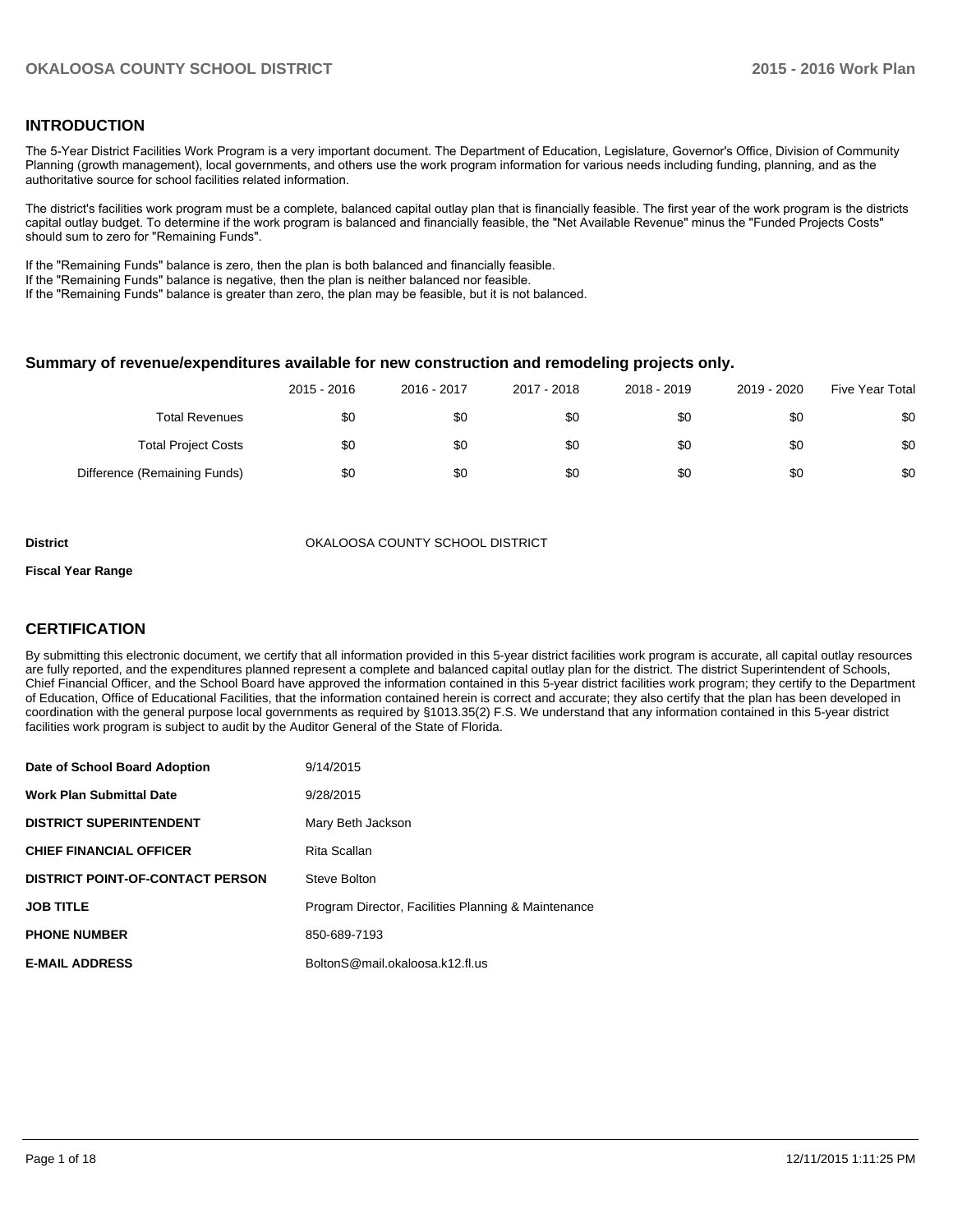# **Expenditures**

#### **Expenditure for Maintenance, Repair and Renovation from 1.50-Mills and PECO**

Annually, prior to the adoption of the district school budget, each school board must prepare a tentative district facilities work program that includes a schedule of major repair and renovation projects necessary to maintain the educational and ancillary facilities of the district.

| Item                                                                                                                                                                                                                                                                                                                                                                                                                                                                                                                                                                                                                                                                                                                                                                                                                                                                                                                                                                                                                                                                                                                                                                                                                          |                                                                                                                                                                                                                                                                                                                                                                                                                                                                                                                                                                                                                                                                                                                                                                                                                                                                                                                                                                                                                                                                                                               | $2015 - 2016$<br><b>Actual Budget</b> | 2016 - 2017<br>Projected | 2017 - 2018<br>Projected | 2018 - 2019<br>Projected | 2019 - 2020<br>Projected | <b>Total</b> |  |  |  |
|-------------------------------------------------------------------------------------------------------------------------------------------------------------------------------------------------------------------------------------------------------------------------------------------------------------------------------------------------------------------------------------------------------------------------------------------------------------------------------------------------------------------------------------------------------------------------------------------------------------------------------------------------------------------------------------------------------------------------------------------------------------------------------------------------------------------------------------------------------------------------------------------------------------------------------------------------------------------------------------------------------------------------------------------------------------------------------------------------------------------------------------------------------------------------------------------------------------------------------|---------------------------------------------------------------------------------------------------------------------------------------------------------------------------------------------------------------------------------------------------------------------------------------------------------------------------------------------------------------------------------------------------------------------------------------------------------------------------------------------------------------------------------------------------------------------------------------------------------------------------------------------------------------------------------------------------------------------------------------------------------------------------------------------------------------------------------------------------------------------------------------------------------------------------------------------------------------------------------------------------------------------------------------------------------------------------------------------------------------|---------------------------------------|--------------------------|--------------------------|--------------------------|--------------------------|--------------|--|--|--|
| <b>HVAC</b>                                                                                                                                                                                                                                                                                                                                                                                                                                                                                                                                                                                                                                                                                                                                                                                                                                                                                                                                                                                                                                                                                                                                                                                                                   |                                                                                                                                                                                                                                                                                                                                                                                                                                                                                                                                                                                                                                                                                                                                                                                                                                                                                                                                                                                                                                                                                                               | \$401,964                             | \$662,735                | \$764,479                | \$952,355                | \$0                      | \$2,781,533  |  |  |  |
| Locations:<br>ADDIE R LEWIS SCHOOL, ADMINISTRATIVE OFFICES, ANNETTE P EDWINS ELEMENTARY, ANTIOCH ELEMENTARY, BAKER<br>SCHOOL, BLUEWATER ELEMENTARY, BOB SIKES ELEMENTARY, C W RUCKEL MIDDLE, CARVER HILL ADMINISTRATIVE CENTER,<br>CHOCTAWHATCHEE SENIOR HIGH, CHOICE HIGH SCHOOL AND TECHNICAL CENTER, CLIFFORD MEIGS MIDDLE, COMBS-NEW<br>HEIGHTS ELEMENTARY, CRESTVIEW BUS SHOP, CRESTVIEW MAINTENANCE SHOP, CRESTVIEW SENIOR HIGH, CRESTVIEW<br>VOCATIONAL-TECHNICAL CENTER, DAVIDSON MIDDLE, DESTIN ELEMENTARY, DESTIN MIDDLE, DISTRICT EDUCATIONAL CENTER,<br>EGLIN ELEMENTARY, ELLIOTT POINT ELEMENTARY, FLOROSA ELEMENTARY, FORT WALTON BEACH BUS SHOP, FORT WALTON<br>BEACH SENIOR HIGH, HEAVY EQUIPMENT SHOP, JAMES E PLEW ELEMENTARY, KENWOOD ELEMENTARY, LANCE C RICHBOURG<br>SCHOOL, LAUREL HILL SCHOOL, LONGWOOD ELEMENTARY, LULA J EDGE ELEMENTARY, MARY ESTHER ELEMENTARY, MAX<br>BRUNER MIDDLE, NICEVILLE SENIOR HIGH, NORTHWOOD ELEMENTARY, RIVERSIDE ELEMENTARY SCHOOL, SHALIMAR<br>ELEMENTARY, SHOAL RIVER MIDDLE SCHOOL, SILVER SANDS SCHOOL FOR EXCEPTIONAL STUDENTS, SOUTHSIDE CENTER,<br>VALPARAISO MULTIPURPOSE EDUCATION COMPLEX, W C PRYOR MIDDLE, WALKER ELEMENTARY, WRIGHT ELEMENTARY            |                                                                                                                                                                                                                                                                                                                                                                                                                                                                                                                                                                                                                                                                                                                                                                                                                                                                                                                                                                                                                                                                                                               |                                       |                          |                          |                          |                          |              |  |  |  |
| Flooring                                                                                                                                                                                                                                                                                                                                                                                                                                                                                                                                                                                                                                                                                                                                                                                                                                                                                                                                                                                                                                                                                                                                                                                                                      |                                                                                                                                                                                                                                                                                                                                                                                                                                                                                                                                                                                                                                                                                                                                                                                                                                                                                                                                                                                                                                                                                                               | \$0                                   | \$0                      | \$0 <sub>1</sub>         | \$0                      | \$0                      | \$0          |  |  |  |
| Locations: No Locations for this expenditure.                                                                                                                                                                                                                                                                                                                                                                                                                                                                                                                                                                                                                                                                                                                                                                                                                                                                                                                                                                                                                                                                                                                                                                                 |                                                                                                                                                                                                                                                                                                                                                                                                                                                                                                                                                                                                                                                                                                                                                                                                                                                                                                                                                                                                                                                                                                               |                                       |                          |                          |                          |                          |              |  |  |  |
| Roofing                                                                                                                                                                                                                                                                                                                                                                                                                                                                                                                                                                                                                                                                                                                                                                                                                                                                                                                                                                                                                                                                                                                                                                                                                       |                                                                                                                                                                                                                                                                                                                                                                                                                                                                                                                                                                                                                                                                                                                                                                                                                                                                                                                                                                                                                                                                                                               | \$105.671                             | \$105,671                | \$105,671                | \$105.671                | \$150,000                | \$572,684    |  |  |  |
| VALPARAISO MULTIPURPOSE EDUCATION COMPLEX, W C PRYOR MIDDLE, WALKER ELEMENTARY, WRIGHT ELEMENTARY                                                                                                                                                                                                                                                                                                                                                                                                                                                                                                                                                                                                                                                                                                                                                                                                                                                                                                                                                                                                                                                                                                                             | ADDIE R LEWIS SCHOOL, ADMINISTRATIVE OFFICES, ANNETTE P EDWINS ELEMENTARY, ANTIOCH ELEMENTARY, BAKER<br>Locations:<br>SCHOOL, BLUEWATER ELEMENTARY, BOB SIKES ELEMENTARY, C W RUCKEL MIDDLE, CARVER HILL ADMINISTRATIVE CENTER,<br>CHOCTAWHATCHEE SENIOR HIGH, CHOICE HIGH SCHOOL AND TECHNICAL CENTER, CLIFFORD MEIGS MIDDLE, COMBS-NEW<br>HEIGHTS ELEMENTARY, CRESTVIEW BUS SHOP, CRESTVIEW MAINTENANCE SHOP, CRESTVIEW SENIOR HIGH, CRESTVIEW<br>VOCATIONAL-TECHNICAL CENTER, DAVIDSON MIDDLE, DESTIN ELEMENTARY, DESTIN MIDDLE, DISTRICT EDUCATIONAL CENTER,<br>EGLIN ELEMENTARY, ELLIOTT POINT ELEMENTARY, FLOROSA ELEMENTARY, FORT WALTON BEACH BUS SHOP, FORT WALTON<br>BEACH SENIOR HIGH, HEAVY EQUIPMENT SHOP, JAMES E PLEW ELEMENTARY, KENWOOD ELEMENTARY, LANCE C RICHBOURG<br>SCHOOL, LAUREL HILL SCHOOL, LONGWOOD ELEMENTARY, LULA J EDGE ELEMENTARY, MARY ESTHER ELEMENTARY, MAX<br>BRUNER MIDDLE, NICEVILLE SENIOR HIGH, NORTHWOOD ELEMENTARY, RIVERSIDE ELEMENTARY SCHOOL, SHALIMAR<br>ELEMENTARY, SHOAL RIVER MIDDLE SCHOOL, SILVER SANDS SCHOOL FOR EXCEPTIONAL STUDENTS, SOUTHSIDE CENTER, |                                       |                          |                          |                          |                          |              |  |  |  |
| Safety to Life                                                                                                                                                                                                                                                                                                                                                                                                                                                                                                                                                                                                                                                                                                                                                                                                                                                                                                                                                                                                                                                                                                                                                                                                                |                                                                                                                                                                                                                                                                                                                                                                                                                                                                                                                                                                                                                                                                                                                                                                                                                                                                                                                                                                                                                                                                                                               | \$75,000                              | \$105,000                | \$75,000                 | \$105,000                | \$100,000                | \$460.000    |  |  |  |
| ADDIE R LEWIS SCHOOL, ADMINISTRATIVE OFFICES, ANNETTE P EDWINS ELEMENTARY, ANTIOCH ELEMENTARY, BAKER<br>Locations:<br>SCHOOL, BLUEWATER ELEMENTARY, BOB SIKES ELEMENTARY, C W RUCKEL MIDDLE, CARVER HILL ADMINISTRATIVE CENTER,<br>CHOCTAWHATCHEE SENIOR HIGH, CHOICE HIGH SCHOOL AND TECHNICAL CENTER, CLIFFORD MEIGS MIDDLE, COMBS-NEW<br>HEIGHTS ELEMENTARY, CRESTVIEW BUS SHOP, CRESTVIEW MAINTENANCE SHOP, CRESTVIEW SENIOR HIGH, CRESTVIEW<br>VOCATIONAL-TECHNICAL CENTER, DAVIDSON MIDDLE, DESTIN ELEMENTARY, DESTIN MIDDLE, DISTRICT EDUCATIONAL CENTER,<br>EGLIN ELEMENTARY, ELLIOTT POINT ELEMENTARY, FLOROSA ELEMENTARY, FORT WALTON BEACH BUS SHOP, FORT WALTON<br>BEACH SENIOR HIGH, HEAVY EQUIPMENT SHOP, JAMES E PLEW ELEMENTARY, KENWOOD ELEMENTARY, LANCE C RICHBOURG<br>SCHOOL, LAUREL HILL SCHOOL, LONGWOOD ELEMENTARY, LULA J EDGE ELEMENTARY, MARY ESTHER ELEMENTARY, MAX<br>BRUNER MIDDLE, NICEVILLE SENIOR HIGH, NORTHWOOD ELEMENTARY, RIVERSIDE ELEMENTARY SCHOOL, SHALIMAR<br>ELEMENTARY, SHOAL RIVER MIDDLE SCHOOL, SILVER SANDS SCHOOL FOR EXCEPTIONAL STUDENTS, SOUTHSIDE CENTER,<br>VALPARAISO MULTIPURPOSE EDUCATION COMPLEX, W C PRYOR MIDDLE, WALKER ELEMENTARY, WRIGHT ELEMENTARY<br>Fencing |                                                                                                                                                                                                                                                                                                                                                                                                                                                                                                                                                                                                                                                                                                                                                                                                                                                                                                                                                                                                                                                                                                               | \$0                                   | \$0                      | \$0                      | \$0                      | \$0                      | \$0          |  |  |  |
| Locations:<br>No Locations for this expenditure.                                                                                                                                                                                                                                                                                                                                                                                                                                                                                                                                                                                                                                                                                                                                                                                                                                                                                                                                                                                                                                                                                                                                                                              |                                                                                                                                                                                                                                                                                                                                                                                                                                                                                                                                                                                                                                                                                                                                                                                                                                                                                                                                                                                                                                                                                                               |                                       |                          |                          |                          |                          |              |  |  |  |
| Parking                                                                                                                                                                                                                                                                                                                                                                                                                                                                                                                                                                                                                                                                                                                                                                                                                                                                                                                                                                                                                                                                                                                                                                                                                       |                                                                                                                                                                                                                                                                                                                                                                                                                                                                                                                                                                                                                                                                                                                                                                                                                                                                                                                                                                                                                                                                                                               | \$25,000                              | \$50,000                 | \$50,000                 | \$50,000                 | \$150,000                | \$325,000    |  |  |  |
|                                                                                                                                                                                                                                                                                                                                                                                                                                                                                                                                                                                                                                                                                                                                                                                                                                                                                                                                                                                                                                                                                                                                                                                                                               |                                                                                                                                                                                                                                                                                                                                                                                                                                                                                                                                                                                                                                                                                                                                                                                                                                                                                                                                                                                                                                                                                                               |                                       |                          |                          |                          |                          |              |  |  |  |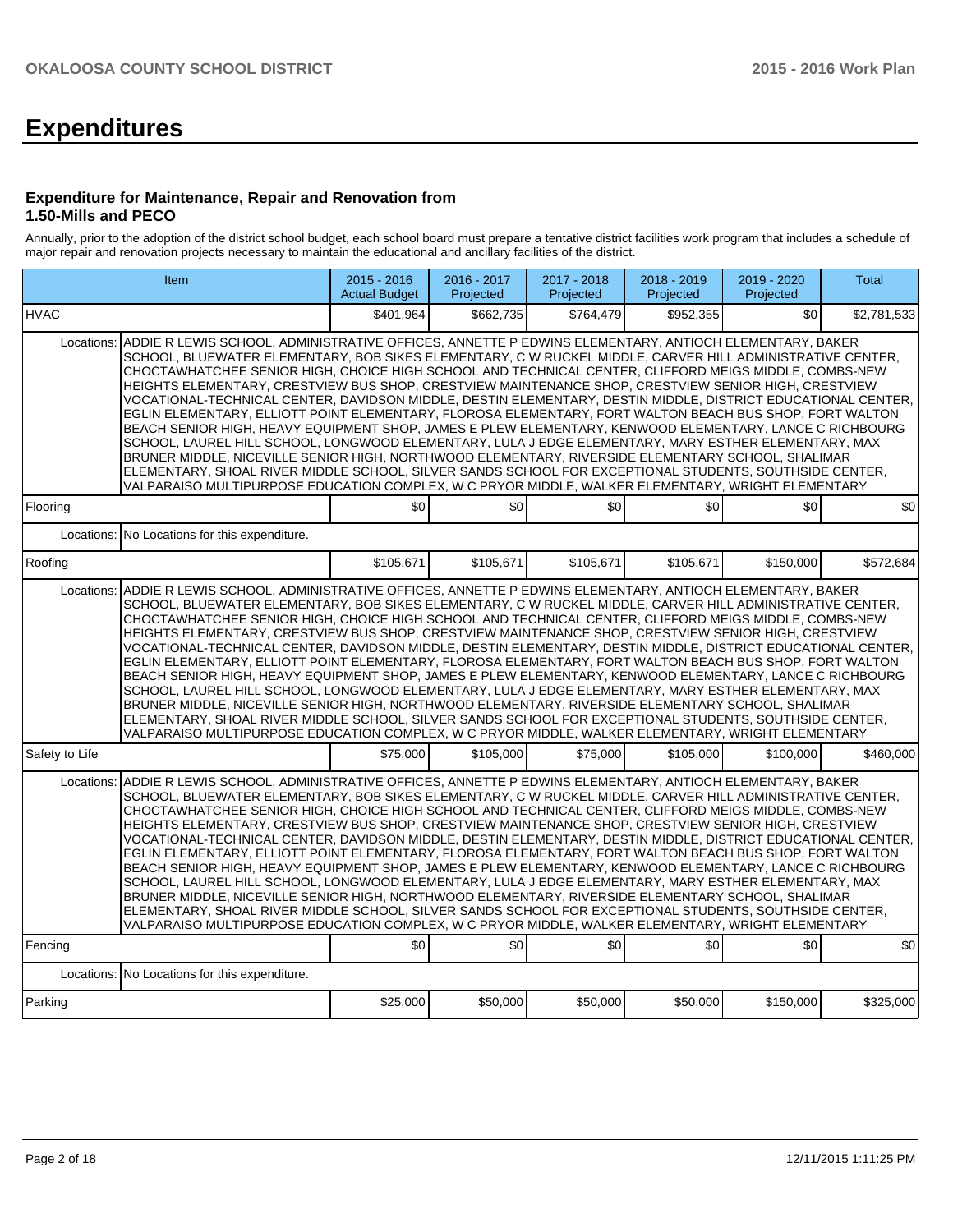|                                                                                                                                                                                                                                                                                                                                                                                                                                                                                                                                                                                                                                                                                                                                                                                                                                                                                                                                                                                                                                                                                                                                                                                                                    | ADDIE R LEWIS SCHOOL, ADMINISTRATIVE OFFICES, ANNETTE P EDWINS ELEMENTARY, ANTIOCH ELEMENTARY, BAKER<br>Locations:<br>SCHOOL, BLUEWATER ELEMENTARY, BOB SIKES ELEMENTARY, C W RUCKEL MIDDLE, CARVER HILL ADMINISTRATIVE CENTER,<br>CHOCTAWHATCHEE SENIOR HIGH. CHOICE HIGH SCHOOL AND TECHNICAL CENTER. CLIFFORD MEIGS MIDDLE. COMBS-NEW<br>HEIGHTS ELEMENTARY, CRESTVIEW BUS SHOP, CRESTVIEW MAINTENANCE SHOP, CRESTVIEW SENIOR HIGH, CRESTVIEW<br>VOCATIONAL-TECHNICAL CENTER, DAVIDSON MIDDLE, DESTIN ELEMENTARY, DESTIN MIDDLE, DISTRICT EDUCATIONAL CENTER,<br>EGLIN ELEMENTARY, ELLIOTT POINT ELEMENTARY, FLOROSA ELEMENTARY, FORT WALTON BEACH BUS SHOP, FORT WALTON<br>BEACH SENIOR HIGH, HEAVY EQUIPMENT SHOP, JAMES E PLEW ELEMENTARY, KENWOOD ELEMENTARY, LANCE C RICHBOURG<br>SCHOOL, LAUREL HILL SCHOOL, LONGWOOD ELEMENTARY, LULA J EDGE ELEMENTARY, MARY ESTHER ELEMENTARY, MAX<br>BRUNER MIDDLE, NICEVILLE SENIOR HIGH, NORTHWOOD ELEMENTARY, RIVERSIDE ELEMENTARY SCHOOL, SHALIMAR<br>ELEMENTARY, SHOAL RIVER MIDDLE SCHOOL, SILVER SANDS SCHOOL FOR EXCEPTIONAL STUDENTS, SOUTHSIDE CENTER,<br>VALPARAISO MULTIPURPOSE EDUCATION COMPLEX, W C PRYOR MIDDLE, WALKER ELEMENTARY, WRIGHT ELEMENTARY |           |             |             |             |             |             |  |  |  |  |
|--------------------------------------------------------------------------------------------------------------------------------------------------------------------------------------------------------------------------------------------------------------------------------------------------------------------------------------------------------------------------------------------------------------------------------------------------------------------------------------------------------------------------------------------------------------------------------------------------------------------------------------------------------------------------------------------------------------------------------------------------------------------------------------------------------------------------------------------------------------------------------------------------------------------------------------------------------------------------------------------------------------------------------------------------------------------------------------------------------------------------------------------------------------------------------------------------------------------|--------------------------------------------------------------------------------------------------------------------------------------------------------------------------------------------------------------------------------------------------------------------------------------------------------------------------------------------------------------------------------------------------------------------------------------------------------------------------------------------------------------------------------------------------------------------------------------------------------------------------------------------------------------------------------------------------------------------------------------------------------------------------------------------------------------------------------------------------------------------------------------------------------------------------------------------------------------------------------------------------------------------------------------------------------------------------------------------------------------------------------------------------------------------------------------------------------------------|-----------|-------------|-------------|-------------|-------------|-------------|--|--|--|--|
| Electrical                                                                                                                                                                                                                                                                                                                                                                                                                                                                                                                                                                                                                                                                                                                                                                                                                                                                                                                                                                                                                                                                                                                                                                                                         |                                                                                                                                                                                                                                                                                                                                                                                                                                                                                                                                                                                                                                                                                                                                                                                                                                                                                                                                                                                                                                                                                                                                                                                                                    | \$0       | \$0         | \$0         | \$0         | \$0         | \$0         |  |  |  |  |
|                                                                                                                                                                                                                                                                                                                                                                                                                                                                                                                                                                                                                                                                                                                                                                                                                                                                                                                                                                                                                                                                                                                                                                                                                    |                                                                                                                                                                                                                                                                                                                                                                                                                                                                                                                                                                                                                                                                                                                                                                                                                                                                                                                                                                                                                                                                                                                                                                                                                    |           |             |             |             |             |             |  |  |  |  |
|                                                                                                                                                                                                                                                                                                                                                                                                                                                                                                                                                                                                                                                                                                                                                                                                                                                                                                                                                                                                                                                                                                                                                                                                                    | Locations: No Locations for this expenditure.                                                                                                                                                                                                                                                                                                                                                                                                                                                                                                                                                                                                                                                                                                                                                                                                                                                                                                                                                                                                                                                                                                                                                                      |           |             |             |             |             |             |  |  |  |  |
| Fire Alarm                                                                                                                                                                                                                                                                                                                                                                                                                                                                                                                                                                                                                                                                                                                                                                                                                                                                                                                                                                                                                                                                                                                                                                                                         |                                                                                                                                                                                                                                                                                                                                                                                                                                                                                                                                                                                                                                                                                                                                                                                                                                                                                                                                                                                                                                                                                                                                                                                                                    | \$0       | \$0         | \$0         | \$0         | \$0         | \$0         |  |  |  |  |
|                                                                                                                                                                                                                                                                                                                                                                                                                                                                                                                                                                                                                                                                                                                                                                                                                                                                                                                                                                                                                                                                                                                                                                                                                    | Locations: No Locations for this expenditure.                                                                                                                                                                                                                                                                                                                                                                                                                                                                                                                                                                                                                                                                                                                                                                                                                                                                                                                                                                                                                                                                                                                                                                      |           |             |             |             |             |             |  |  |  |  |
| Telephone/Intercom System                                                                                                                                                                                                                                                                                                                                                                                                                                                                                                                                                                                                                                                                                                                                                                                                                                                                                                                                                                                                                                                                                                                                                                                          |                                                                                                                                                                                                                                                                                                                                                                                                                                                                                                                                                                                                                                                                                                                                                                                                                                                                                                                                                                                                                                                                                                                                                                                                                    | \$0       | \$0         | \$0         | \$0         | \$0         | \$0         |  |  |  |  |
|                                                                                                                                                                                                                                                                                                                                                                                                                                                                                                                                                                                                                                                                                                                                                                                                                                                                                                                                                                                                                                                                                                                                                                                                                    | Locations: No Locations for this expenditure.                                                                                                                                                                                                                                                                                                                                                                                                                                                                                                                                                                                                                                                                                                                                                                                                                                                                                                                                                                                                                                                                                                                                                                      |           |             |             |             |             |             |  |  |  |  |
| <b>Closed Circuit Television</b>                                                                                                                                                                                                                                                                                                                                                                                                                                                                                                                                                                                                                                                                                                                                                                                                                                                                                                                                                                                                                                                                                                                                                                                   |                                                                                                                                                                                                                                                                                                                                                                                                                                                                                                                                                                                                                                                                                                                                                                                                                                                                                                                                                                                                                                                                                                                                                                                                                    | \$0       | \$0         | \$0         | \$0         | \$0         | \$0         |  |  |  |  |
|                                                                                                                                                                                                                                                                                                                                                                                                                                                                                                                                                                                                                                                                                                                                                                                                                                                                                                                                                                                                                                                                                                                                                                                                                    | Locations: No Locations for this expenditure.                                                                                                                                                                                                                                                                                                                                                                                                                                                                                                                                                                                                                                                                                                                                                                                                                                                                                                                                                                                                                                                                                                                                                                      |           |             |             |             |             |             |  |  |  |  |
| Paint                                                                                                                                                                                                                                                                                                                                                                                                                                                                                                                                                                                                                                                                                                                                                                                                                                                                                                                                                                                                                                                                                                                                                                                                              |                                                                                                                                                                                                                                                                                                                                                                                                                                                                                                                                                                                                                                                                                                                                                                                                                                                                                                                                                                                                                                                                                                                                                                                                                    | \$0       | \$0         | \$0         | \$0         | \$0         | \$0         |  |  |  |  |
|                                                                                                                                                                                                                                                                                                                                                                                                                                                                                                                                                                                                                                                                                                                                                                                                                                                                                                                                                                                                                                                                                                                                                                                                                    | Locations: No Locations for this expenditure.                                                                                                                                                                                                                                                                                                                                                                                                                                                                                                                                                                                                                                                                                                                                                                                                                                                                                                                                                                                                                                                                                                                                                                      |           |             |             |             |             |             |  |  |  |  |
| Maintenance/Repair                                                                                                                                                                                                                                                                                                                                                                                                                                                                                                                                                                                                                                                                                                                                                                                                                                                                                                                                                                                                                                                                                                                                                                                                 |                                                                                                                                                                                                                                                                                                                                                                                                                                                                                                                                                                                                                                                                                                                                                                                                                                                                                                                                                                                                                                                                                                                                                                                                                    | \$193,938 | \$125,018   | \$155,018   | \$125,018   | \$1,034,829 | \$1,633,821 |  |  |  |  |
| ADDIE R LEWIS SCHOOL, ADMINISTRATIVE OFFICES, ANNETTE P EDWINS ELEMENTARY, ANTIOCH ELEMENTARY, BAKER<br>Locations:<br>SCHOOL, BLUEWATER ELEMENTARY, BOB SIKES ELEMENTARY, C W RUCKEL MIDDLE, CARVER HILL ADMINISTRATIVE CENTER,<br>CHOCTAWHATCHEE SENIOR HIGH, CHOICE HIGH SCHOOL AND TECHNICAL CENTER, CLIFFORD MEIGS MIDDLE, COMBS-NEW<br>HEIGHTS ELEMENTARY, CRESTVIEW BUS SHOP, CRESTVIEW MAINTENANCE SHOP, CRESTVIEW SENIOR HIGH, CRESTVIEW<br>VOCATIONAL-TECHNICAL CENTER, DAVIDSON MIDDLE, DESTIN ELEMENTARY, DESTIN MIDDLE, DISTRICT EDUCATIONAL CENTER,<br>EGLIN ELEMENTARY, ELLIOTT POINT ELEMENTARY, FLOROSA ELEMENTARY, FORT WALTON BEACH BUS SHOP, FORT WALTON<br>BEACH SENIOR HIGH, HEAVY EQUIPMENT SHOP, JAMES E PLEW ELEMENTARY, KENWOOD ELEMENTARY, LANCE C RICHBOURG<br>SCHOOL, LAUREL HILL SCHOOL, LONGWOOD ELEMENTARY, LULA J EDGE ELEMENTARY, MARY ESTHER ELEMENTARY, MAX<br>BRUNER MIDDLE, NICEVILLE SENIOR HIGH, NORTHWOOD ELEMENTARY, RIVERSIDE ELEMENTARY SCHOOL, SHALIMAR<br>ELEMENTARY, SHOAL RIVER MIDDLE SCHOOL, SILVER SANDS SCHOOL FOR EXCEPTIONAL STUDENTS, SOUTHSIDE CENTER,<br>VALPARAISO MULTIPURPOSE EDUCATION COMPLEX, W C PRYOR MIDDLE, WALKER ELEMENTARY, WRIGHT ELEMENTARY |                                                                                                                                                                                                                                                                                                                                                                                                                                                                                                                                                                                                                                                                                                                                                                                                                                                                                                                                                                                                                                                                                                                                                                                                                    |           |             |             |             |             |             |  |  |  |  |
|                                                                                                                                                                                                                                                                                                                                                                                                                                                                                                                                                                                                                                                                                                                                                                                                                                                                                                                                                                                                                                                                                                                                                                                                                    | Sub Total:                                                                                                                                                                                                                                                                                                                                                                                                                                                                                                                                                                                                                                                                                                                                                                                                                                                                                                                                                                                                                                                                                                                                                                                                         | \$801.573 | \$1.048.424 | \$1.150.168 | \$1.338.044 | \$1.434.829 | \$5,773,038 |  |  |  |  |

| <b>IPECO Maintenance Expenditures</b> | \$651,954 | \$912,735 | \$1.014.479 | \$1,202,355 | \$1,299,140 | \$5,080,663 |
|---------------------------------------|-----------|-----------|-------------|-------------|-------------|-------------|
| 1.50 Mill Sub Total: I                | \$149,619 | \$135,689 | \$135,689   | \$135,689   | \$135,689   | \$692,375   |

No items have been specified.

| Total: | \$801,573 | \$1,048,424 | \$1,150,168 | \$1,338,044] | \$1,434,829 | ¢5 772<br>/3.038'<br>ov. |
|--------|-----------|-------------|-------------|--------------|-------------|--------------------------|
|--------|-----------|-------------|-------------|--------------|-------------|--------------------------|

# **Local 1.50 Mill Expenditure For Maintenance, Repair and Renovation**

Anticipated expenditures expected from local funding sources over the years covered by the current work plan.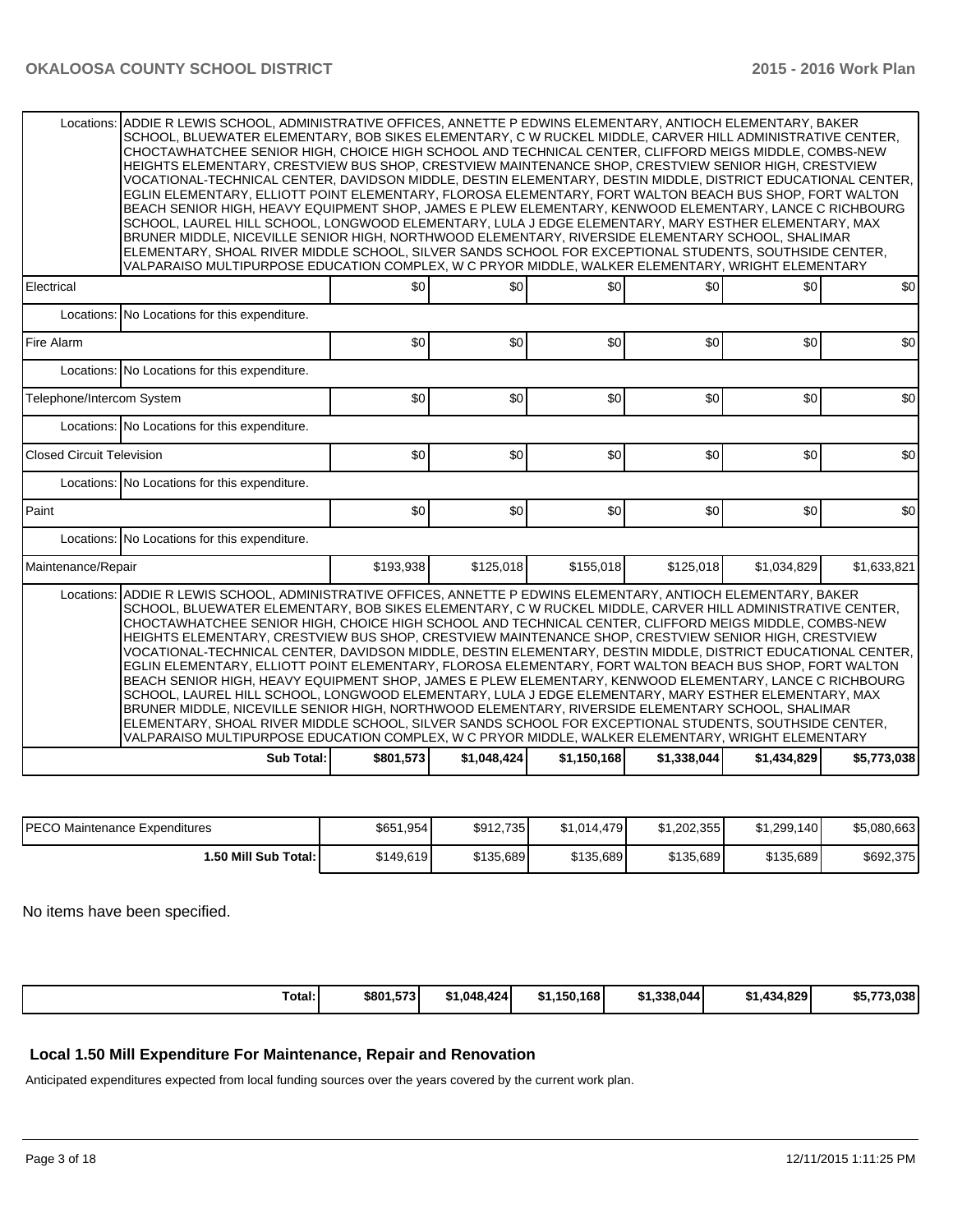| Item                                                                                        | $2015 - 2016$<br><b>Actual Budget</b> | 2016 - 2017<br>Projected | 2017 - 2018<br>Projected | 2018 - 2019<br>Projected | 2019 - 2020<br>Projected | <b>Total</b>  |
|---------------------------------------------------------------------------------------------|---------------------------------------|--------------------------|--------------------------|--------------------------|--------------------------|---------------|
| Remaining Maint and Repair from 1.5 Mills                                                   | \$149,619                             | \$135,689                | \$135,689                | \$135,689                | \$135,689                | \$692,375     |
| Maintenance/Repair Salaries                                                                 | \$2,999,044                           | \$3,584,564              | \$4,763,246              | \$6,091,937              | \$9,025,029              | \$26,463,820  |
| School Bus Purchases                                                                        | \$0                                   | \$0                      | \$0                      | \$0                      | \$0                      | \$0           |
| <b>Other Vehicle Purchases</b>                                                              | \$0                                   | \$0                      | \$0                      | \$0                      | \$0                      | \$0           |
| Capital Outlay Equipment                                                                    | \$163,904                             | \$50,000                 | \$50,000                 | \$50,000                 | \$50,000                 | \$363,904     |
| <b>Rent/Lease Payments</b>                                                                  | \$0                                   | \$0                      | \$0                      | \$0                      | \$0                      | \$0           |
| <b>COP Debt Service</b>                                                                     | \$7,828,433                           | \$7,825,611              | \$7,826,164              | \$7,822,889              | \$6,422,103              | \$37,725,200  |
| Rent/Lease Relocatables                                                                     | \$0                                   | \$0                      | \$0                      | \$0                      | \$0                      | \$0           |
| <b>Environmental Problems</b>                                                               | \$240,000                             | \$325,000                | \$325,000                | \$325,000                | \$325,000                | \$1,540,000   |
| ls.1011.14 Debt Service                                                                     | \$0                                   | \$0                      | \$0                      | \$0                      | \$0                      | \$0           |
| Special Facilities Construction Account                                                     | \$0                                   | \$0                      | \$0                      | \$0                      | \$0                      | \$0           |
| Premiums for Property Casualty Insurance - 1011.71<br>(4a,b)                                | \$0                                   | \$0                      | \$0                      | \$0                      | \$0                      | \$0           |
| Qualified School Construction Bonds (QSCB)                                                  | \$0                                   | \$0                      | \$0                      | \$0                      | \$0                      | \$0           |
| Qualified Zone Academy Bonds (QZAB)                                                         | \$0                                   | \$0                      | \$0                      | \$0                      | \$0                      | \$0           |
| Seat Management-Lease of Computers District Wide                                            | \$6,500,000                           | \$6,500,000              | \$6,500,000              | \$6,500,000              | \$6,500,000              | \$32,500,000  |
| Maintenance Salary Offset - Transfer to operating<br>budget for minor maint/repair projects | \$5,505,346                           | \$5,505,346              | \$5,505,346              | \$5,505,346              | \$5,505,346              | \$27,526,730  |
| <b>Local Expenditure Totals:</b>                                                            | \$23,386,346                          | \$23,926,210             | \$25,105,445             | \$26,430,861             | \$27,963,167             | \$126,812,029 |

# **Revenue**

## **1.50 Mill Revenue Source**

Schedule of Estimated Capital Outlay Revenue from each currently approved source which is estimated to be available for expenditures on the projects included in the tentative district facilities work program. All amounts are NET after considering carryover balances, interest earned, new COP's, 1011.14 and 1011.15 loans, etc. Districts cannot use 1.5-Mill funds for salaries except for those explicitly associated with maintenance/repair projects. (1011.71 (5), F.S.)

| <b>Item</b>                                                                         | Fund | $2015 - 2016$<br><b>Actual Value</b> | 2016 - 2017<br>Projected | $2017 - 2018$<br>Projected | $2018 - 2019$<br>Projected | 2019 - 2020<br>Projected | Total            |
|-------------------------------------------------------------------------------------|------|--------------------------------------|--------------------------|----------------------------|----------------------------|--------------------------|------------------|
| (1) Non-exempt property<br>lassessed valuation                                      |      | \$16,136,615,788                     | \$16,521,195,037         | \$17,340,108,464           | \$18,260,535,864           | \$19,324,637,363         | \$87,583,092,516 |
| $(2)$ The Millege projected for<br>discretionary capital outlay per<br>ls.1011.71   |      | 1.50                                 | 1.50                     | 1.50                       | 1.50                       | 1.50                     |                  |
| $(3)$ Full value of the 1.50-Mill<br>discretionary capital outlay per<br>ls.1011.71 |      | \$27.109.515                         | \$27.755.608             | \$29,131,382               | \$30,677,700               | \$32,465,391             | \$147,139,596    |
| $(4)$ Value of the portion of the 1.50<br>I-Mill ACTUALLY levied                    | 370  | \$23,236,727                         | \$23,790,521             | \$24,969,756               | \$26,295,172               | \$27,827,478             | \$126,119,654    |
| $(5)$ Difference of lines (3) and (4)                                               |      | \$3,872,788                          | \$3,965,087              | \$4,161,626                | \$4,382,528                | \$4,637,913              | \$21,019,942     |

### **PECO Revenue Source**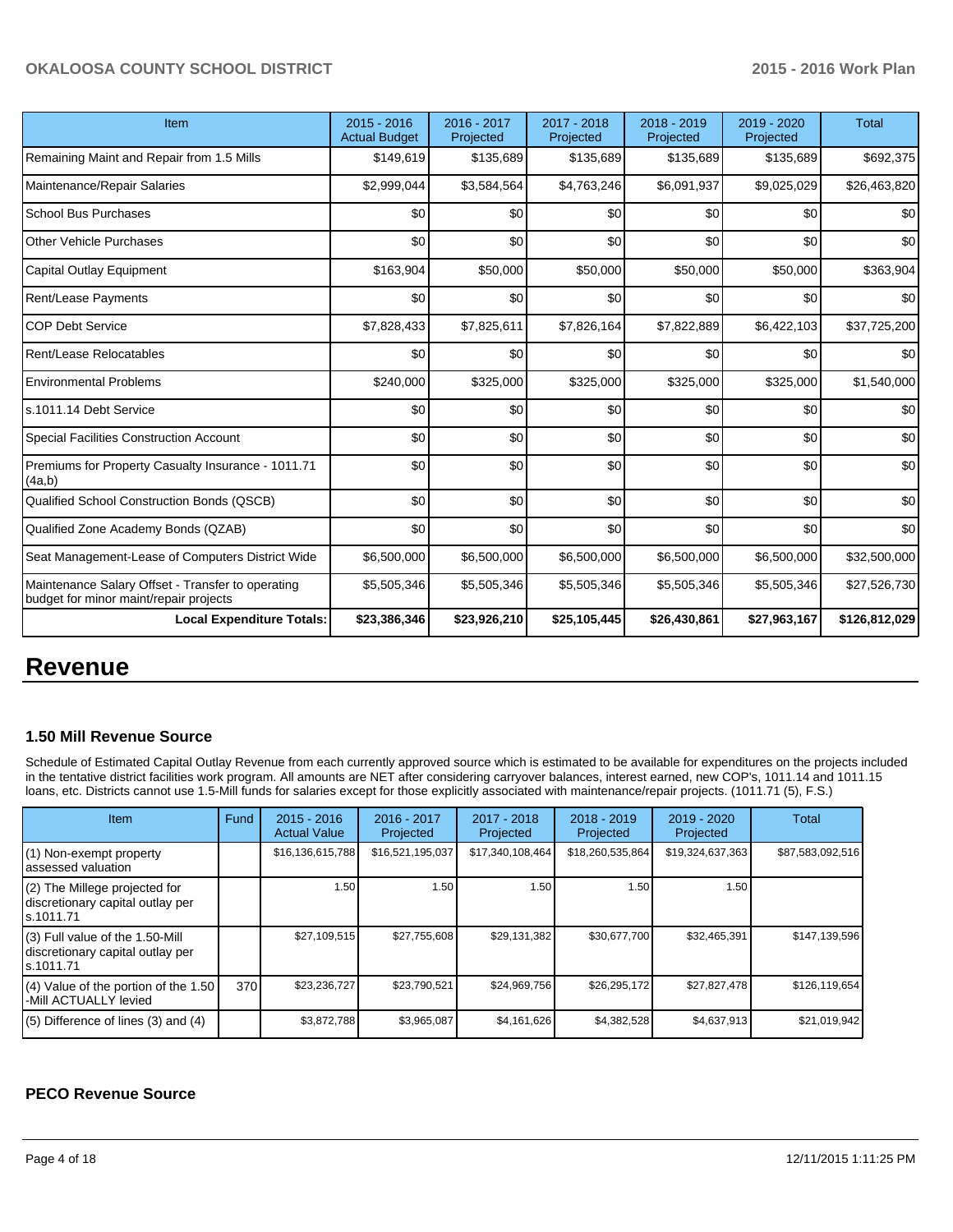The figure in the row designated "PECO Maintenance" will be subtracted from funds available for new construction because PECO maintenance dollars cannot be used for new construction.

| Item                            | Fund | $2015 - 2016$<br><b>Actual Budget</b> | 2016 - 2017<br>Projected | 2017 - 2018<br>Projected | $2018 - 2019$<br>Projected | $2019 - 2020$<br>Projected | Total       |
|---------------------------------|------|---------------------------------------|--------------------------|--------------------------|----------------------------|----------------------------|-------------|
| PECO New Construction           | 340  | \$0                                   | \$0                      | \$0                      | \$0                        | \$0                        | \$0         |
| PECO Maintenance Expenditures ' |      | \$651,954                             | \$912,735                | \$1,014,479              | \$1,202,355                | \$1,299,140                | \$5,080,663 |
|                                 |      | \$651,954                             | \$912,735                | \$1,014,479              | \$1,202,355                | \$1,299,140                | \$5,080,663 |

## **CO & DS Revenue Source**

Revenue from Capital Outlay and Debt Service funds.

| <b>Item</b>                                        | Fund | $2015 - 2016$<br><b>Actual Budget</b> | $2016 - 2017$<br>Projected | $2017 - 2018$<br>Projected | $2018 - 2019$<br>Projected | $2019 - 2020$<br>Projected | Total     |
|----------------------------------------------------|------|---------------------------------------|----------------------------|----------------------------|----------------------------|----------------------------|-----------|
| ICO & DS Cash Flow-through<br><b>I</b> Distributed | 360  | \$128.132                             | \$128,132                  | \$128.132                  | \$128.132                  | \$128.132                  | \$640,660 |
| ICO & DS Interest on<br>Undistributed CO           | 360  | \$7.557                               | \$7,557                    | \$7,557                    | \$7.557                    | \$7,557                    | \$37,785  |
|                                                    |      | \$135,689                             | \$135,689                  | \$135,689                  | \$135,689                  | \$135,689                  | \$678,445 |

#### **Fair Share Revenue Source**

All legally binding commitments for proportionate fair-share mitigation for impacts on public school facilities must be included in the 5-year district work program.

Nothing reported for this section.

## **Sales Surtax Referendum**

Specific information about any referendum for a 1-cent or ½-cent surtax referendum during the previous year.

**Did the school district hold a surtax referendum during the past fiscal year 2014 - 2015?**

No

#### **Additional Revenue Source**

Any additional revenue sources

| Item                                                                                                    | $2015 - 2016$<br><b>Actual Value</b> | 2016 - 2017<br>Projected | 2017 - 2018<br>Projected | $2018 - 2019$<br>Projected | $2019 - 2020$<br>Projected | Total            |
|---------------------------------------------------------------------------------------------------------|--------------------------------------|--------------------------|--------------------------|----------------------------|----------------------------|------------------|
| IProceeds from a s.1011.14/15 F.S. Loans I                                                              | \$0 <sub>0</sub>                     | \$0 <sub>1</sub>         | \$0                      | \$0                        | \$0                        | \$0 <sub>1</sub> |
| District Bonds - Voted local bond<br>referendum proceeds per s.9, Art VII<br><b>IState Constitution</b> | \$0                                  | \$0                      | \$0                      | \$0                        | \$0                        | \$0              |
| Proceeds from Special Act Bonds                                                                         | \$0 <sub>0</sub>                     | \$0                      | \$0                      | \$0                        | \$0                        | \$0              |
| <b>Estimated Revenue from CO &amp; DS Bond</b><br>l Sale                                                | \$0 <sub>1</sub>                     | \$0                      | \$0                      | \$0                        | \$0                        | \$0              |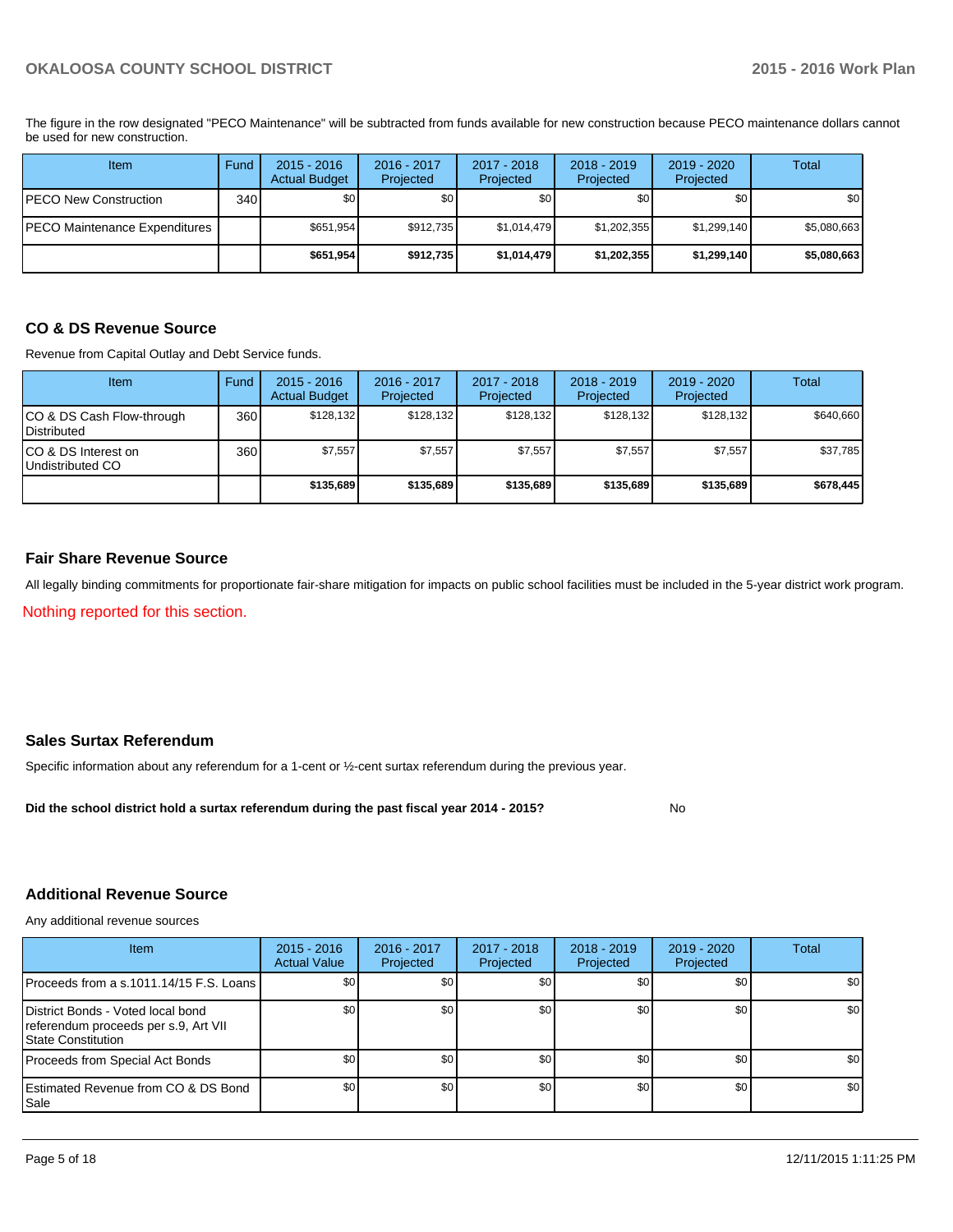| Proceeds from Voted Capital<br>Improvements millage                                                                       | \$0           | \$0 | \$0 | \$0 | \$0 | \$0           |
|---------------------------------------------------------------------------------------------------------------------------|---------------|-----|-----|-----|-----|---------------|
| Other Revenue for Other Capital Projects                                                                                  | \$6,980       | \$0 | \$0 | \$0 | \$0 | \$6,980       |
| Proceeds from 1/2 cent sales surtax<br>authorized by school board                                                         | \$0           | \$0 | \$0 | \$0 | \$0 | \$0           |
| Proceeds from local governmental<br>infrastructure sales surtax                                                           | \$0           | \$0 | \$0 | \$0 | \$0 | \$0           |
| Proceeds from Certificates of<br>Participation (COP's) Sale                                                               | \$0           | \$0 | \$0 | \$0 | \$0 | \$0           |
| Classrooms First Bond proceeds amount<br>authorized in FY 1997-98                                                         | \$0           | \$0 | \$0 | \$0 | \$0 | \$0           |
| <b>Classrooms for Kids</b>                                                                                                | \$0           | \$0 | \$0 | \$0 | \$0 | \$0           |
| <b>District Equity Recognition</b>                                                                                        | \$0           | \$0 | \$0 | \$0 | \$0 | \$0           |
| <b>Federal Grants</b>                                                                                                     | \$0           | \$0 | \$0 | \$0 | \$0 | \$0           |
| Proportionate share mitigation (actual<br>cash revenue only, not in kind donations)                                       | \$0           | \$0 | \$0 | \$0 | \$0 | \$0           |
| Impact fees received                                                                                                      | \$0           | \$0 | \$0 | \$0 | \$0 | \$0           |
| Private donations                                                                                                         | \$6,950       | \$0 | \$0 | \$0 | \$0 | \$6,950       |
| Grants from local governments or not-for-<br>profit organizations                                                         | \$0           | \$0 | \$0 | \$0 | \$0 | \$0           |
| Interest, Including Profit On Investment                                                                                  | \$0           | \$0 | \$0 | \$0 | \$0 | \$0           |
| Revenue from Bonds pledging proceeds<br>from 1 cent or 1/2 cent Sales Surtax                                              | \$0           | \$0 | \$0 | \$0 | \$0 | \$0           |
| <b>Total Fund Balance Carried Forward</b>                                                                                 | \$3,713,342   | \$0 | \$0 | \$0 | \$0 | \$3,713,342   |
| General Capital Outlay Obligated Fund<br><b>Balance Carried Forward From Total</b><br><b>Fund Balance Carried Forward</b> | (\$3,713,342) | \$0 | \$0 | \$0 | \$0 | (\$3,713,342) |
| Special Facilities Construction Account                                                                                   | \$0           | \$0 | \$0 | \$0 | \$0 | \$0           |
| One Cent - 1/2 Cent Sales Surtax Debt<br>Service From Total Fund Balance Carried<br>Forward                               | \$0           | \$0 | \$0 | \$0 | \$0 | \$0           |
| Capital Outlay Projects Funds Balance<br>Carried Forward From Total Fund<br><b>Balance Carried Forward</b>                | \$0           | \$0 | \$0 | \$0 | \$0 | \$0           |
| <b>Subtotal</b>                                                                                                           | \$13,930      | \$0 | \$0 | \$0 | \$0 | \$13,930      |

# **Total Revenue Summary**

| <b>Item Name</b>                                           | $2015 - 2016$<br><b>Budget</b> | 2016 - 2017<br>Projected | $2017 - 2018$<br>Projected | $2018 - 2019$<br>Projected | 2019 - 2020<br>Projected | <b>Five Year Total</b> |
|------------------------------------------------------------|--------------------------------|--------------------------|----------------------------|----------------------------|--------------------------|------------------------|
| Local 1.5 Mill Discretionary Capital Outlay<br>Revenue     | \$23,236,727                   | \$23,790,521             | \$24,969,756               | \$26,295,172               | \$27,827,478             | \$126,119,654          |
| PECO and 1.5 Mill Maint and Other 1.5<br>Mill Expenditures | (\$23,386,346)                 | (\$23,926,210)           | (\$25,105,445)             | (\$26,430,861)             | (\$27,963,167)           | (\$126, 812, 029)      |
| PECO Maintenance Revenue                                   | \$651,954                      | \$912,735                | \$1,014,479                | \$1,202,355                | \$1,299,140              | \$5,080,663            |
| Available 1.50 Mill for New<br><b>Construction</b>         | (\$149,619)                    | ( \$135,689)             | ( \$135,689)               | (\$135,689)                | (\$135,689)              | (\$692,375)            |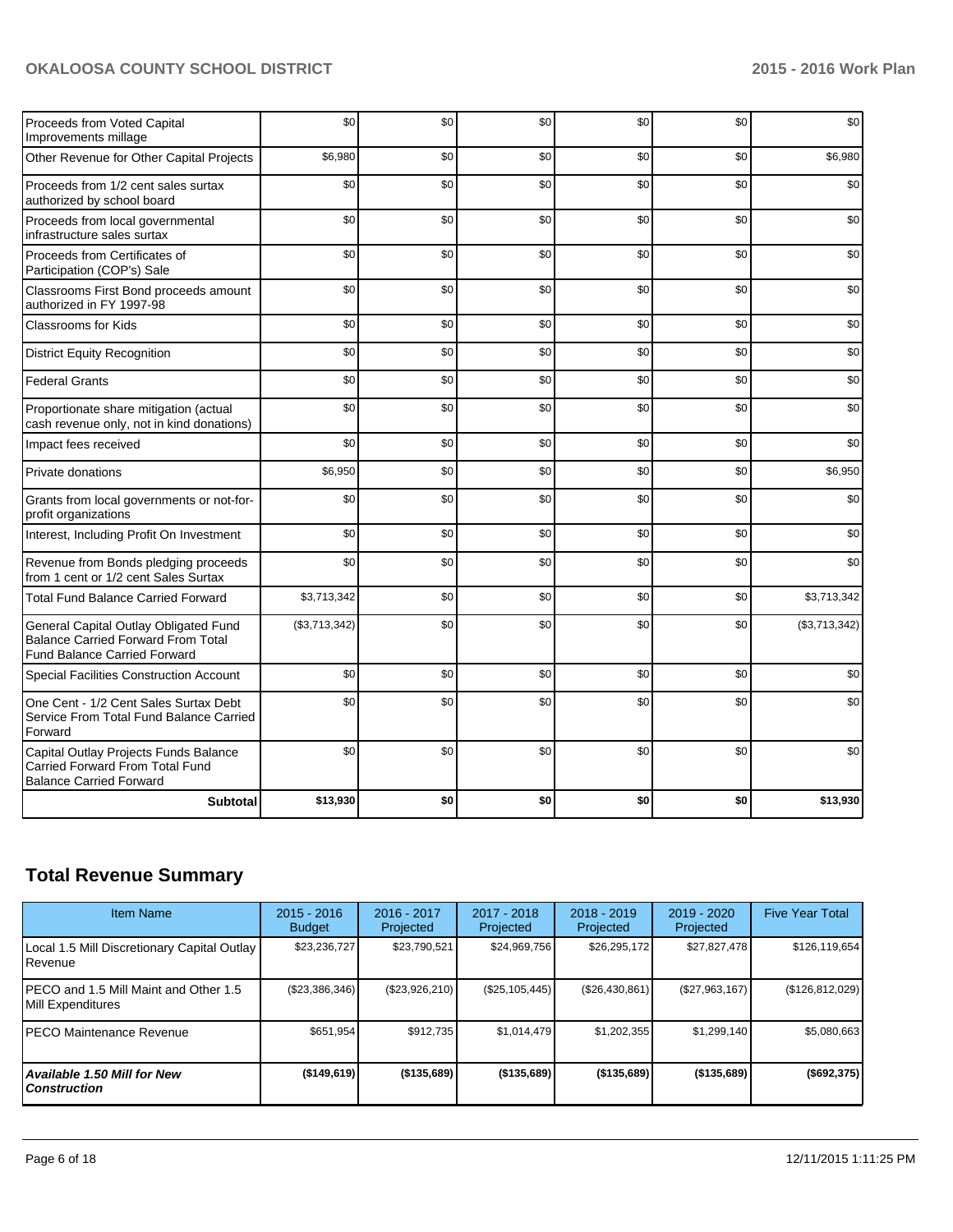| <b>Item Name</b>                     | $2015 - 2016$<br><b>Budget</b> | 2016 - 2017<br>Projected | 2017 - 2018<br>Projected | $2018 - 2019$<br>Projected | 2019 - 2020<br>Projected | <b>Five Year Total</b> |
|--------------------------------------|--------------------------------|--------------------------|--------------------------|----------------------------|--------------------------|------------------------|
| CO & DS Revenue                      | \$135,689                      | \$135,689                | \$135,689                | \$135,689                  | \$135,689                | \$678,445              |
| <b>PECO New Construction Revenue</b> | \$0                            | \$0                      | \$0                      | \$0                        | \$0                      | \$0                    |
| Other/Additional Revenue             | \$13,930                       | \$0                      | \$0                      | \$0                        | \$0                      | \$13,930               |
| <b>Total Additional Revenuel</b>     | \$149,619                      | \$135,689                | \$135,689                | \$135,689                  | \$135,689                | \$692,375              |
| <b>Total Available Revenue</b>       | \$0                            | \$0                      | \$0                      | \$0                        | \$0                      | \$0                    |

# **Project Schedules**

## **Capacity Project Schedules**

A schedule of capital outlay projects necessary to ensure the availability of satisfactory classrooms for the projected student enrollment in K-12 programs.

| <b>Project Description</b>           | Location                  |                          | $2015 - 2016$ | 2016 - 2017   | 2017 - 2018 | 2018 - 2019 | 2019 - 2020 | Total | Funded  |
|--------------------------------------|---------------------------|--------------------------|---------------|---------------|-------------|-------------|-------------|-------|---------|
| Project description<br>not specified | Location not<br>specified | <b>Planned</b><br>Cost:  | \$0           | $\frac{1}{2}$ | \$0         | \$0         | \$0         |       | $$0$ No |
|                                      |                           | <b>Student Stations:</b> |               |               |             |             |             |       |         |
|                                      |                           | <b>Total Classrooms:</b> | 0             |               | ſ           |             |             |       |         |
|                                      |                           | Gross Sq Ft:             | $\Omega$      |               |             |             |             |       |         |
|                                      |                           |                          |               |               |             |             |             |       |         |
|                                      |                           | <b>Planned Cost:</b>     | \$0           | \$0           | \$0         | \$0         | \$0         | \$0   |         |
|                                      |                           | <b>Student Stations:</b> | O             |               |             |             |             |       |         |
|                                      |                           | <b>Total Classrooms:</b> | 0             |               |             |             |             |       |         |
|                                      |                           | Gross Sq Ft:             | 0             |               |             |             |             |       |         |

### **Other Project Schedules**

Major renovations, remodeling, and additions of capital outlay projects that do not add capacity to schools.

Nothing reported for this section.

### **Additional Project Schedules**

Any projects that are not identified in the last approved educational plant survey.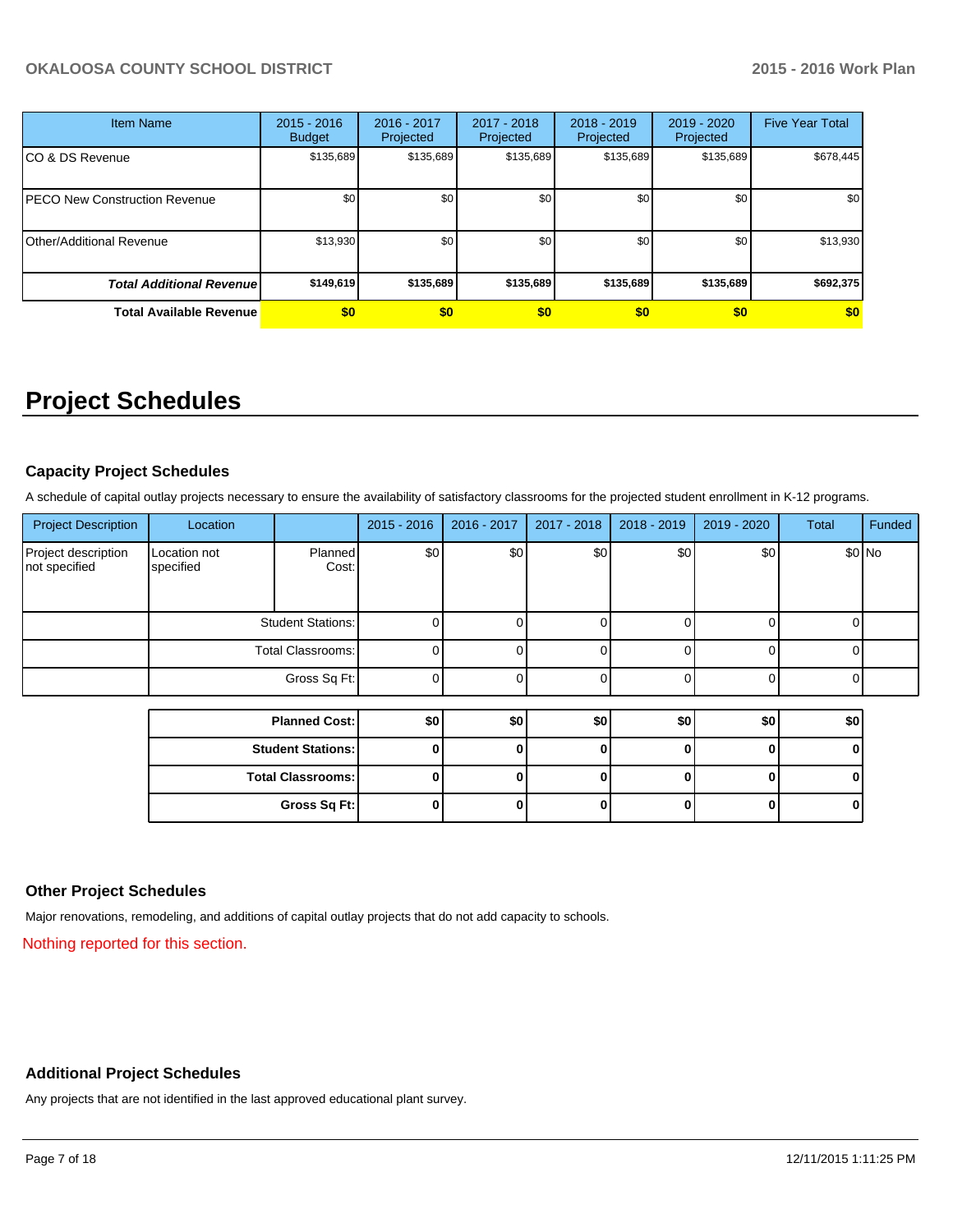| <b>Project Description</b>                                   | Location                                                 | <b>Num</b><br>s | $2015 - 2016$<br>Classroom   Actual Budget | 2016 - 2017<br>Projected | $2017 - 2018$<br>Projected | $2018 - 2019$<br>Projected | $2019 - 2020$<br>Projected | Total | Funded  |
|--------------------------------------------------------------|----------------------------------------------------------|-----------------|--------------------------------------------|--------------------------|----------------------------|----------------------------|----------------------------|-------|---------|
| New AC upgrade in<br>older section and total<br>new controls | <b>NICEVILLE SENIOR</b><br><b>HIGH</b>                   |                 | \$0                                        | \$0                      | \$0                        | \$0                        | \$0                        |       | $$0$ No |
| New AC upgrade in<br>older section and total<br>new controls | <b>CRESTVIEW</b><br><b>SENIOR HIGH</b>                   |                 | \$0                                        | \$0                      | \$0                        | \$0                        | \$0                        |       | \$0 No  |
| New AC upgrade in<br>older section and total<br>new controls | <b>BAKER SCHOOL</b>                                      |                 | \$0                                        | \$0                      | \$0                        | \$0                        | \$0                        |       | \$0 No  |
| New AC upgrade in<br>older section and total<br>new controls | <b>FORT WALTON</b><br><b>BEACH SENIOR</b><br><b>HIGH</b> |                 | \$0                                        | \$0                      | \$0                        | \$0                        | \$0                        |       | \$0 No  |
| New AC upgrade in<br>older section and total<br>new controls | <b>MAX BRUNER</b><br><b>MIDDLE</b>                       |                 | \$0                                        | \$0                      | \$0                        | \$0                        | \$0                        |       | \$0 No  |
|                                                              |                                                          |                 | \$0                                        | \$0                      | \$0                        | \$0                        | \$0                        | \$0   |         |

## **Non Funded Growth Management Project Schedules**

Schedule indicating which projects, due to planned development, that CANNOT be funded from current revenues projected over the next five years.

Nothing reported for this section.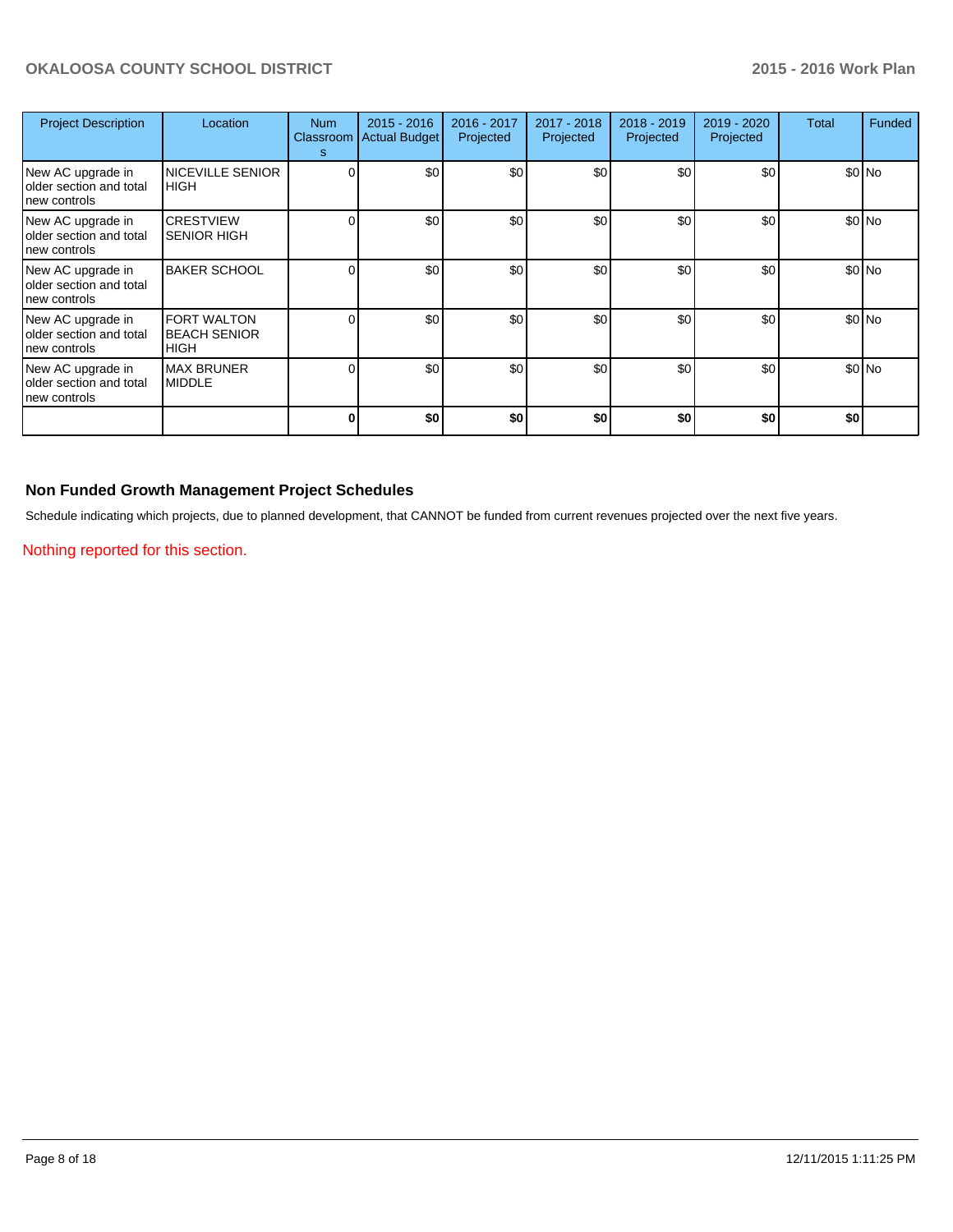# **Tracking**

# **Capacity Tracking**

| Location                                                  | $2015 -$<br>2016 Satis.<br>Stu. Sta. | Actual<br>$2015 -$<br><b>2016 FISH</b><br>Capacity | Actual<br>$2014 -$<br>2015<br><b>COFTE</b> | # Class<br><b>Rooms</b> | Actual<br>Average<br>$2015 -$<br>2016 Class<br><b>Size</b> | Actual<br>$2015 -$<br>2016<br><b>Utilization</b> | <b>New</b><br>Stu.<br>Capacity | <b>New</b><br>Rooms to<br>be<br>Added/Re<br>moved | Projected<br>$2019 -$<br>2020<br><b>COFTE</b> | Projected<br>$2019 -$<br>2020<br><b>Utilization</b> | Projected<br>$2019 -$<br>2020 Class<br><b>Size</b> |
|-----------------------------------------------------------|--------------------------------------|----------------------------------------------------|--------------------------------------------|-------------------------|------------------------------------------------------------|--------------------------------------------------|--------------------------------|---------------------------------------------------|-----------------------------------------------|-----------------------------------------------------|----------------------------------------------------|
| ANNETTE P EDWINS<br><b>ELEMENTARY</b>                     | 524                                  | 524                                                | 433                                        | 28                      | 15                                                         | 83.00 %                                          | 0                              | $\Omega$                                          | 499                                           | 95.00 %                                             | 18                                                 |
| <b>BAKER SCHOOL</b>                                       | 1,599                                | 1,439                                              | 1,353                                      | 74                      | 18                                                         | 94.00 %                                          | 0                              | $\Omega$                                          | 1,439                                         | 100.00%                                             | 19                                                 |
| <b>BOB SIKES</b><br><b>ELEMENTARY</b>                     | 904                                  | 904                                                | 777                                        | 46                      | 17                                                         | 86.00 %                                          | 0                              | $\Omega$                                          | 900                                           | 100.00%                                             | 20                                                 |
| <b>CLIFFORD MEIGS</b><br>MIDDLE                           | 1,024                                | 921                                                | 545                                        | 44                      | 12                                                         | 59.00 %                                          | 0                              | $\Omega$                                          | 600                                           | 65.00 %                                             | 14                                                 |
| LANCE C RICHBOURG<br><b>SCHOOL</b>                        | 110                                  | 110                                                | 67                                         | 11                      | 6 <sup>1</sup>                                             | 61.00 %                                          | 0                              | $\Omega$                                          | 90                                            | 82.00%                                              | 8                                                  |
| COMBS-NEW HEIGHTS<br><b>ELEMENTARY</b>                    | 259                                  | $\Omega$                                           | $\Omega$                                   | 26                      | $\Omega$                                                   | 0.00%                                            | $\Omega$                       | $\Omega$                                          | $\mathbf 0$                                   | 0.00%                                               | $\mathbf 0$                                        |
| C W RUCKEL MIDDLE                                         | 1,053                                | 947                                                | 957                                        | 46                      | 21                                                         | 101.00%                                          | $\Omega$                       | $\Omega$                                          | 950                                           | 100.00%                                             | 21                                                 |
| <b>DESTIN ELEMENTARY</b>                                  | 864                                  | 864                                                | 847                                        | 46                      | 18                                                         | 98.00 %                                          | 0                              | $\Omega$                                          | 850                                           | 98.00 %                                             | 18                                                 |
| LULA J EDGE<br><b>ELEMENTARY</b>                          | 569                                  | 569                                                | 600                                        | 30                      | 20                                                         | 105.00 %                                         | 0                              | $\Omega$                                          | 580                                           | 102.00%                                             | 19                                                 |
| <b>EGLIN ELEMENTARY</b>                                   | 549                                  | 549                                                | 440                                        | 31                      | 14                                                         | 80.00 %                                          | 0                              | $\Omega$                                          | 425                                           | 77.00 %                                             | 14                                                 |
| LAUREL HILL SCHOOL                                        | 668                                  | 601                                                | 376                                        | 32                      | 12                                                         | 63.00 %                                          | 0                              | $\Omega$                                          | 400                                           | 67.00 %                                             | 13                                                 |
| <b>NICEVILLE SENIOR</b><br>HIGH                           | 2,401                                | 2,280                                              | 1,903                                      | 94                      | 20                                                         | 83.00 %                                          | 0                              | $\Omega$                                          | 1,975                                         | 87.00 %                                             | 21                                                 |
| <b>NORTHWOOD</b><br><b>ELEMENTARY</b>                     | 991                                  | 991                                                | 876                                        | 53                      | 17                                                         | 88.00 %                                          | $\Omega$                       | $\Omega$                                          | 890                                           | 90.00 %                                             | 17                                                 |
| SILVER SANDS SCHOOL<br>FOR EXCEPTIONAL<br><b>STUDENTS</b> | 190                                  | 190                                                | 134                                        | 19                      | $\overline{7}$                                             | 71.00 %                                          | $\Omega$                       | $\Omega$                                          | 140                                           | 74.00%                                              | $\overline{7}$                                     |
| <b>SOUTHSIDE CENTER</b>                                   | 494                                  | 494                                                | 166                                        | 27                      | 6                                                          | 34.00 %                                          | $\Omega$                       | $\Omega$                                          | 200                                           | 40.00%                                              | $\overline{7}$                                     |
| W C PRYOR MIDDLE                                          | 991                                  | 891                                                | 597                                        | 45                      | 13                                                         | 67.00 %                                          | 0                              | $\Omega$                                          | 625                                           | 70.00%                                              | 14                                                 |
| <b>WRIGHT ELEMENTARY</b>                                  | 757                                  | 757                                                | 658                                        | 42                      | 16                                                         | 87.00 %                                          | 0                              | $\Omega$                                          | 725                                           | 96.00 %                                             | 17                                                 |
| <b>SHALIMAR</b><br><b>ELEMENTARY</b>                      | 624                                  | 624                                                | 665                                        | 33                      | 20                                                         | 107.00 %                                         | $\Omega$                       | $\Omega$                                          | 630                                           | 101.00%                                             | 19                                                 |
| <b>ELLIOTT POINT</b><br><b>ELEMENTARY</b>                 | 673                                  | 673                                                | 596                                        | 36                      | 17                                                         | 89.00 %                                          | $\Omega$                       | $\Omega$                                          | 625                                           | 93.00 %                                             | 17                                                 |
| <b>MARY ESTHER</b><br><b>ELEMENTARY</b>                   | 613                                  | 613                                                | 584                                        | 33                      | 18                                                         | 95.00 %                                          | $\mathbf 0$                    | $\Omega$                                          | 605                                           | 99.00 %                                             | 18                                                 |
| JAMES E PLEW<br>ELEMENTARY                                | 726                                  | 726                                                | 721                                        | 37                      | 19                                                         | 99.00 %                                          | $\mathbf 0$                    | $\mathbf 0$                                       | 750                                           | 103.00%                                             | 20                                                 |
| CHOCTAWHATCHEE<br><b>SENIOR HIGH</b>                      | 2,171                                | 2,062                                              | 1,536                                      | 89                      | 17                                                         | 74.00 %                                          | $\mathbf 0$                    | $\Omega$                                          | 1,530                                         | 74.00%                                              | 17                                                 |
| <b>CRESTVIEW SENIOR</b><br><b>HIGH</b>                    | 1,800                                | 1,710                                              | 1,507                                      | 78                      | 19                                                         | 88.00 %                                          | $\overline{0}$                 | $\overline{0}$                                    | 1,800                                         | 105.00 %                                            | 23                                                 |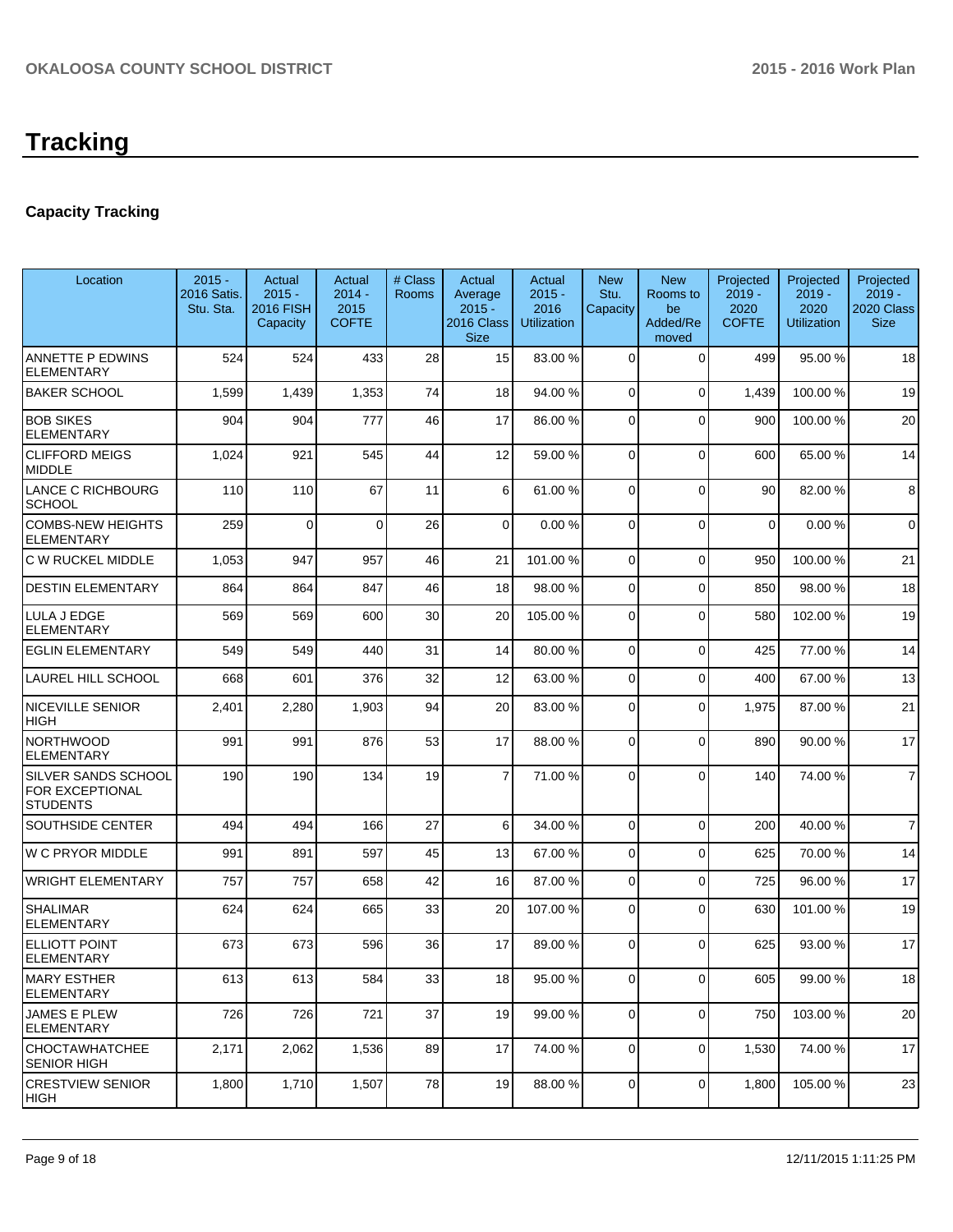| ICRESTVIEW<br>IVOCATIONAL-<br>ITECHNICAL CENTER | 246    | 246    | 322    | 11              | 29 | 131.00 % | $\Omega$ | $\Omega$ | 300    | 122.00% | 27 |
|-------------------------------------------------|--------|--------|--------|-----------------|----|----------|----------|----------|--------|---------|----|
| <b>I</b> KENWOOD<br><b>IELEMENTARY</b>          | 673    | 673    | 606    | 36              | 17 | 90.00 %  | $\Omega$ | $\Omega$ | 625    | 93.00 % | 17 |
| lFLOROSA ELEMENTARY                             | 679    | 679    | 578    | 36              | 16 | 85.00 %  | $\Omega$ | $\Omega$ | 580    | 85.00 % | 16 |
| <b>FORT WALTON BEACH</b><br>ISENIOR HIGH        | 2,073  | 1,969  | 1,519  | 95              | 16 | 77.00 %  | $\Omega$ | $\Omega$ | 1.600  | 81.00%  | 17 |
| IMAX BRUNER MIDDLE                              | 1,134  | 1,020  | 763    | 50              | 15 | 75.00 %  | $\Omega$ | $\Omega$ | 780    | 76.00 % | 16 |
| IADDIE R LEWIS<br>SCHOOL                        | 944    | 849    | 615    | 41              | 15 | 72.00 %  | $\Omega$ | $\Omega$ | 700    | 82.00 % | 17 |
| <b>LONGWOOD</b><br><b>IELEMENTARY</b>           | 630    | 630    | 681    | 15              | 45 | 108.00%  | $\Omega$ | $\Omega$ | 675    | 107.00% | 45 |
| CHOICE HIGH SCHOOL<br>IAND TECHNICAL<br>ICENTER | 541    | 541    | 209    | 33              | 6  | 39.00 %  | $\Omega$ | $\Omega$ | 250    | 46.00 % | 8  |
| lwalker elementary                              | 768    | 768    | 804    | 42              | 19 | 105.00 % | $\Omega$ | $\Omega$ | 795    | 104.00% | 19 |
| <b>BLUEWATER</b><br><b>IELEMENTARY</b>          | 779    | 779    | 874    | 41              | 21 | 112.00 % | $\Omega$ | $\Omega$ | 780    | 100.00% | 19 |
| <b>IDESTIN MIDDLE</b>                           | 696    | 626    | 671    | 30 <sup>1</sup> | 22 | 107.00 % | $\Omega$ | $\Omega$ | 675    | 108.00% | 23 |
| <b>DAVIDSON MIDDLE</b>                          | 1,006  | 905    | 966    | 44              | 22 | 107.00 % | $\Omega$ | $\Omega$ | 1.000  | 110.00% | 23 |
| IANTIOCH ELEMENTARY                             | 883    | 883    | 875    | 51              | 17 | 99.00 %  | $\Omega$ | $\Omega$ | 885    | 100.00% | 17 |
| <b>RIVERSIDE</b><br>IELEMENTARY SCHOOL          | 949    | 949    | 875    | 50              | 18 | 92.00 %  | $\Omega$ | $\Omega$ | 925    | 97.00 % | 19 |
| ISHOAL RIVER MIDDLE<br><b>SCHOOL</b>            | 855    | 769    | 832    | 39              | 21 | 108.00 % | $\Omega$ | $\Omega$ | 850    | 111.00% | 22 |
|                                                 | 33,410 | 31,725 | 27,528 | 1,614           | 17 | 86.77 %  | $\bf{0}$ | 0        | 28,648 | 90.30%  | 18 |

The COFTE Projected Total (28,648) for 2019 - 2020 must match the Official Forecasted COFTE Total (28,648 ) for 2019 - 2020 before this section can be completed. In the event that the COFTE Projected Total does not match the Official forecasted COFTE, then the Balanced Projected COFTE Table should be used to balance COFTE.

| Projected COFTE for 2019 - 2020 |        |  |  |  |  |
|---------------------------------|--------|--|--|--|--|
| Elementary (PK-3)               | 9,695  |  |  |  |  |
| Middle $(4-8)$                  | 11,271 |  |  |  |  |
| High (9-12)                     | 7,682  |  |  |  |  |
|                                 | 28,648 |  |  |  |  |

| <b>Grade Level Type</b> | <b>Balanced Projected</b><br>COFTE for 2019 - 2020 |
|-------------------------|----------------------------------------------------|
| Elementary (PK-3)       |                                                    |
| Middle (4-8)            |                                                    |
| High (9-12)             |                                                    |
|                         | 28,648                                             |

## **Relocatable Replacement**

Number of relocatable classrooms clearly identified and scheduled for replacement in the school board adopted financially feasible 5-year district work program.

| _ocation                           | 2016<br>2015 | 2016 - 2017 | 2018<br>2017 | $2018 - 2019$ | 2020<br>2019 | Year 5 Total |
|------------------------------------|--------------|-------------|--------------|---------------|--------------|--------------|
| <b>ANNETTE P EDWINS ELEMENTARY</b> |              |             |              |               |              |              |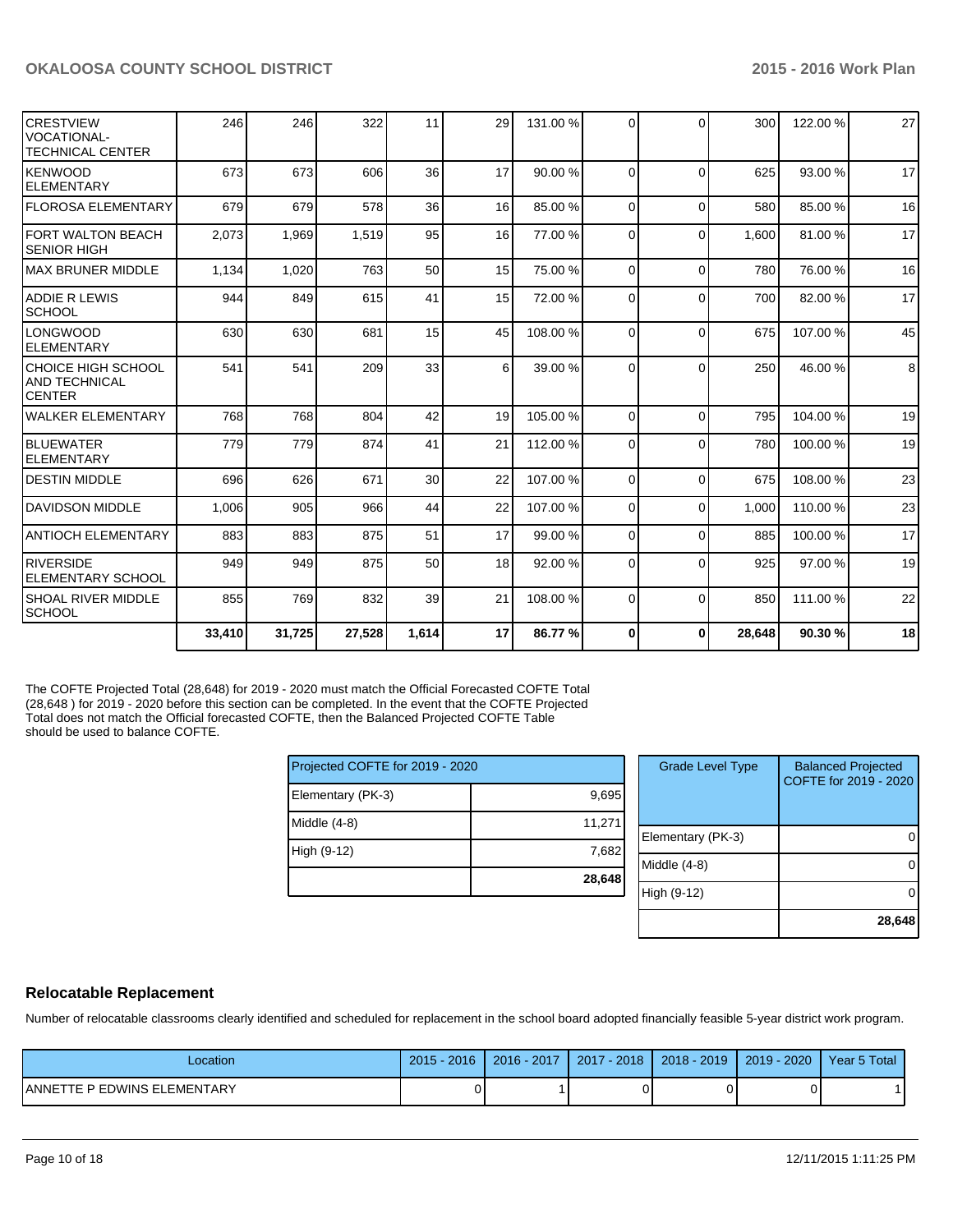| IBAKER SCHOOL                          |   |   |   |        |                 |
|----------------------------------------|---|---|---|--------|-----------------|
| <b>EGLIN ELEMENTARY</b>                | U |   |   |        | 2               |
| <b>LAUREL HILL SCHOOL</b>              |   |   |   |        |                 |
| WRIGHT ELEMENTARY                      |   |   | U |        |                 |
| ELLIOTT POINT ELEMENTARY               |   |   | ∩ |        | 2               |
| MARY ESTHER ELEMENTARY                 |   |   |   |        |                 |
| <b>JAMES E PLEW ELEMENTARY</b>         |   |   |   |        | 21              |
| lKENWOOD ELEMENTARY                    |   | ∩ |   |        |                 |
| ADDIE R LEWIS SCHOOL                   |   |   |   |        | 2               |
| LONGWOOD ELEMENTARY                    |   |   |   | ∩      |                 |
| <b>BLUEWATER ELEMENTARY</b>            |   |   |   | $\cap$ |                 |
| <b>Total Relocatable Replacements:</b> |   |   |   |        | 17 <sup>1</sup> |

## **Charter Schools Tracking**

Information regarding the use of charter schools.

| Location-Type           | # Relocatable<br>units or<br>permanent<br>classrooms | Owner      | Year Started or<br><b>Scheduled</b> | Student<br><b>Stations</b> | <b>Students</b><br>Enrolled | Years in<br>Contract | <b>Total Charter</b><br><b>Students</b><br>projected for<br>$2019 - 2020$ |
|-------------------------|------------------------------------------------------|------------|-------------------------------------|----------------------------|-----------------------------|----------------------|---------------------------------------------------------------------------|
| OWC Charter High School |                                                      | 10 STATE   | 1999                                | 250                        | 238                         | 10                   | 250                                                                       |
| Liza Jackson Inc.       |                                                      | 52 PRIVATE | 2006                                | 900                        | 830                         | 15                   | 830                                                                       |
| Okaloosa Acedemy        |                                                      | 27 STATE   | 2006                                | 540                        | 410                         |                      | 410                                                                       |
|                         | 89                                                   |            |                                     | 1,690                      | 1,478                       |                      | 1,490                                                                     |

## **Special Purpose Classrooms Tracking**

The number of classrooms that will be used for certain special purposes in the current year, by facility and type of classroom, that the district will, 1), not use for educational purposes, and 2), the co-teaching classrooms that are not open plan classrooms and will be used for educational purposes.

| School                                    | <b>School Type</b>                   | # of Elementary<br>K-3 Classrooms | # of Middle 4-8<br>Classrooms | # of High $9-12$<br>Classrooms | # of $ESE$<br><b>Classrooms</b> | # of Combo<br><b>Classrooms</b> | <b>Total</b><br>Classrooms |
|-------------------------------------------|--------------------------------------|-----------------------------------|-------------------------------|--------------------------------|---------------------------------|---------------------------------|----------------------------|
| <b>INICEVILLE SENIOR HIGH</b>             | Educational                          |                                   |                               |                                |                                 |                                 |                            |
| ICOMBS-NEW HEIGHTS<br><b>IELEMENTARY</b>  | Educational                          | <b>26</b>                         |                               |                                |                                 |                                 | 26                         |
| <b>IFORT WALTON BEACH SENIOR</b><br>IHIGH | Educational                          |                                   |                               |                                |                                 |                                 | $\overline{2}$             |
| <b>IJAMES E PLEW ELEMENTARY</b>           | Educational                          |                                   |                               |                                |                                 |                                 |                            |
|                                           | <b>Total Educational Classrooms:</b> | 27                                |                               |                                |                                 |                                 | 30 <sup>1</sup>            |

| School             |             | School Type $\parallel \#$ of Elementary $\parallel \#$ of Middle 4-8 $\parallel \#$ of High 9-12<br><b>K-3 Classrooms I</b> | <b>Classrooms</b> | <b>Classrooms</b> | # of $ESE$<br><b>Classrooms</b> | # of Combo<br><b>Classrooms</b> | Total<br><b>Classrooms</b> |
|--------------------|-------------|------------------------------------------------------------------------------------------------------------------------------|-------------------|-------------------|---------------------------------|---------------------------------|----------------------------|
| IDESTIN ELEMENTARY | Co-Teaching |                                                                                                                              |                   |                   |                                 |                                 |                            |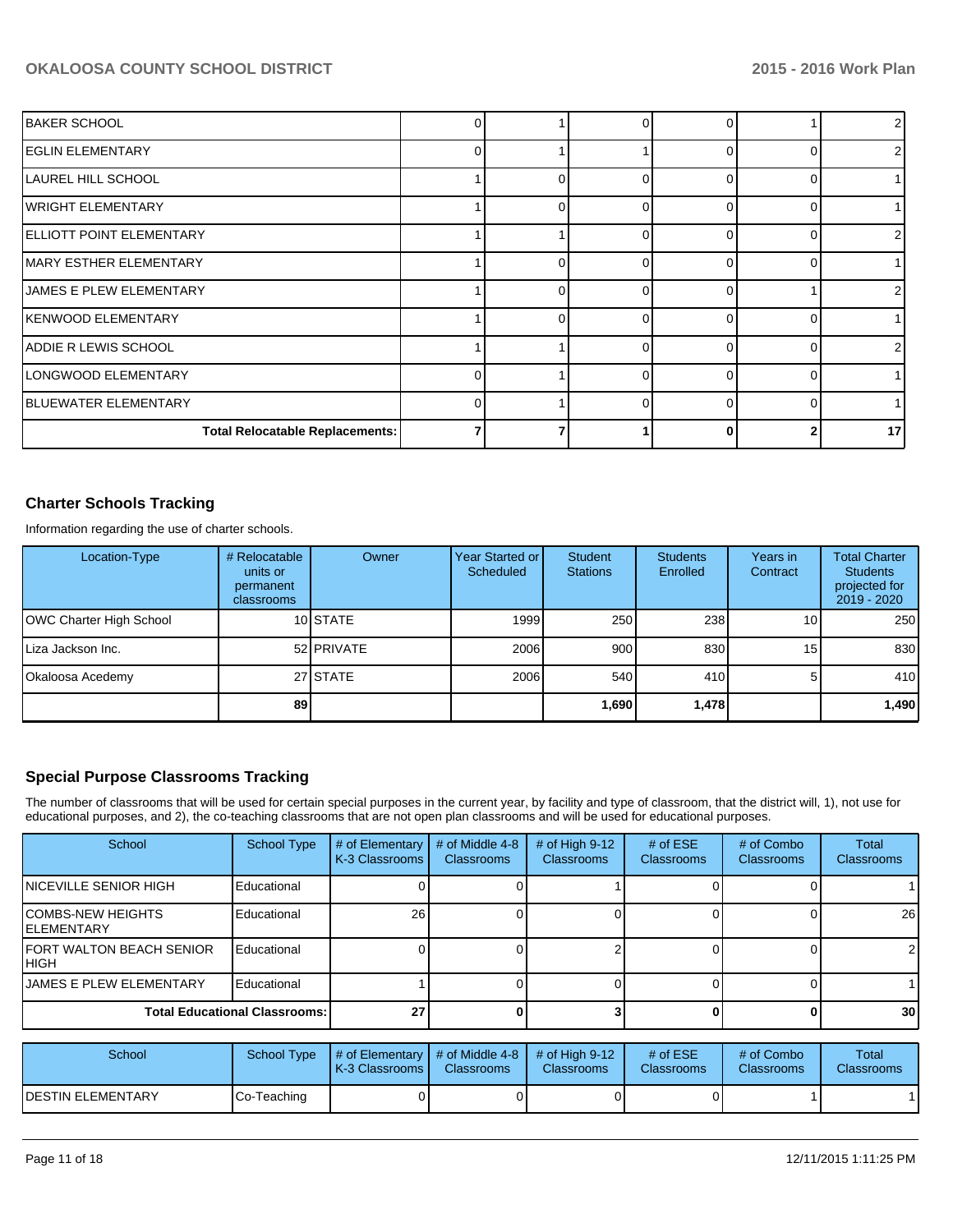| İKENWOOD ELEMENTARY                   | Co-Teaching                          |  |  |  |
|---------------------------------------|--------------------------------------|--|--|--|
| IBAKER SCHOOL                         | Co-Teaching                          |  |  |  |
| <b>IJAMES E PLEW ELEMENTARY</b>       | Co-Teaching                          |  |  |  |
| CHOCTAWHATCHEE SENIOR_<br><b>HIGH</b> | Co-Teaching                          |  |  |  |
|                                       | <b>Total Co-Teaching Classrooms:</b> |  |  |  |

### **Infrastructure Tracking**

**Necessary offsite infrastructure requirements resulting from expansions or new schools. This section should include infrastructure information related to capacity project schedules and other project schedules (Section 4).**

N/A

**Proposed location of planned facilities, whether those locations are consistent with the comprehensive plans of all affected local governments, and recommendations for infrastructure and other improvements to land adjacent to existing facilities. Provisions of 1013.33(12), (13) and (14) and 1013.36 must be addressed for new facilities planned within the 1st three years of the plan (Section 5).**

Not Specified

**Consistent with Comp Plan?** No

#### **Net New Classrooms**

The number of classrooms, by grade level and type of construction, that were added during the last fiscal year.

| List the net new classrooms added in the 2014 - 2015 fiscal year.                                                                                       |                               |                                   |                                |                        | year.                                                                  |                          | List the net new classrooms to be added in the 2015 - 2016 fiscal |                        |
|---------------------------------------------------------------------------------------------------------------------------------------------------------|-------------------------------|-----------------------------------|--------------------------------|------------------------|------------------------------------------------------------------------|--------------------------|-------------------------------------------------------------------|------------------------|
| "Classrooms" is defined as capacity carrying classrooms that are added to increase<br>capacity to enable the district to meet the Class Size Amendment. |                               |                                   |                                |                        | Totals for fiscal year 2015 - 2016 should match totals in Section 15A. |                          |                                                                   |                        |
| Location                                                                                                                                                | $2014 - 2015 \#$<br>Permanent | $2014 - 2015$ #<br><b>Modular</b> | $2014 - 2015$ #<br>Relocatable | $2014 - 2015$<br>Total | $2015 - 2016$ #<br>Permanent                                           | 2015 - 2016 #<br>Modular | 2015 - 2016 #<br>Relocatable                                      | $2015 - 2016$<br>Total |
| Elementary (PK-3)                                                                                                                                       |                               |                                   |                                |                        |                                                                        |                          |                                                                   | $\Omega$               |
| Middle (4-8)                                                                                                                                            |                               |                                   |                                |                        |                                                                        |                          |                                                                   | $\Omega$               |
| High (9-12)                                                                                                                                             |                               |                                   |                                |                        |                                                                        |                          |                                                                   | $\Omega$               |
|                                                                                                                                                         |                               |                                   |                                |                        |                                                                        |                          | 0                                                                 | $\mathbf{0}$           |

### **Relocatable Student Stations**

Number of students that will be educated in relocatable units, by school, in the current year, and the projected number of students for each of the years in the workplan.

| <b>Site</b>               | $2015 - 2016$ | 2016 - 2017 | 2017 - 2018 | $2018 - 2019$ | 2019 - 2020 | 5 Year Average |
|---------------------------|---------------|-------------|-------------|---------------|-------------|----------------|
| ISOUTHSIDE CENTER         |               |             |             |               |             | n              |
| IW C PRYOR MIDDLE         |               |             |             |               |             | n              |
| <b>IWRIGHT ELEMENTARY</b> | 36            | 54          | 54          | 54            | 54          | 50             |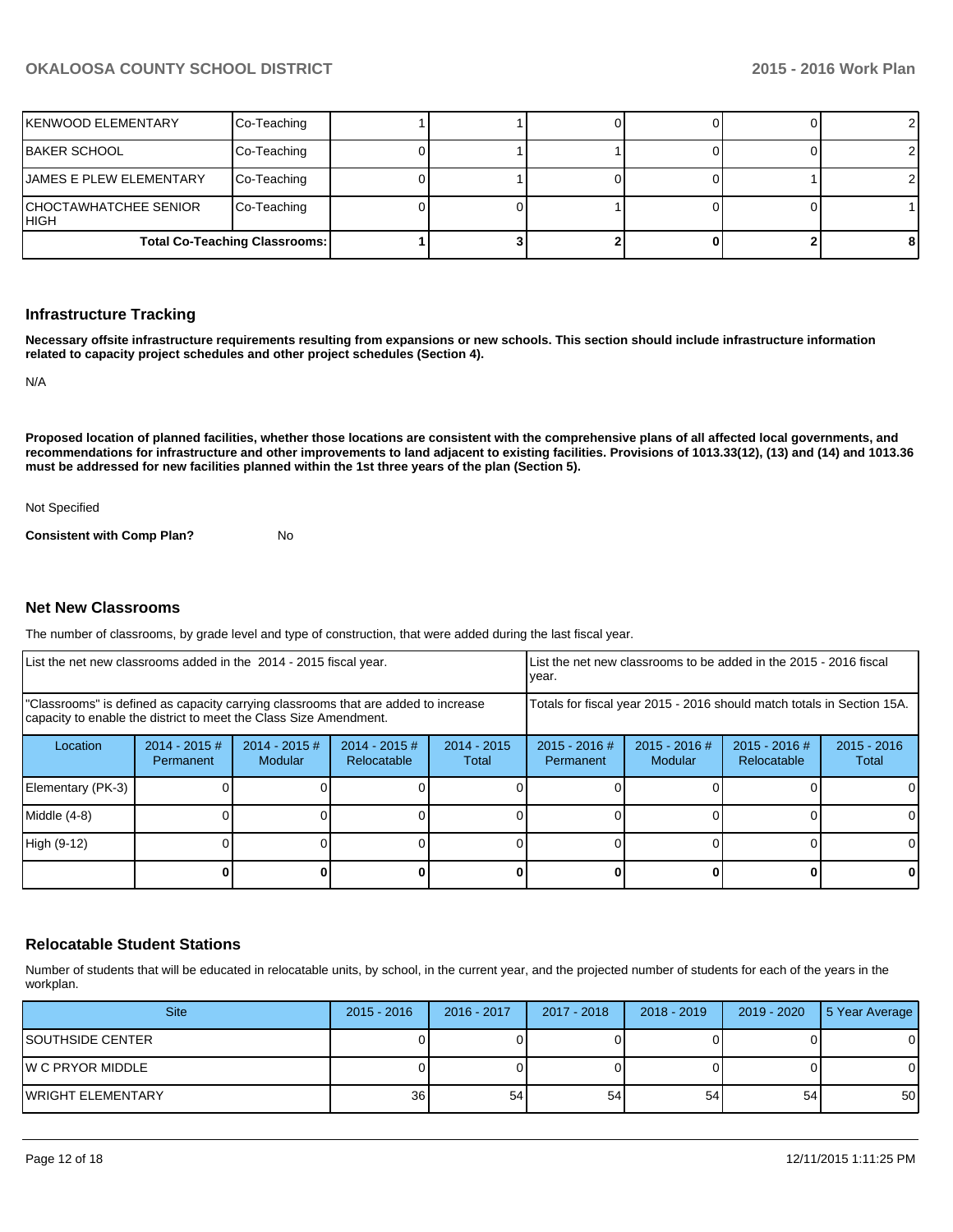| SHALIMAR ELEMENTARY                                    | 16          | 100            | 100         | 100            | 100            | 83             |
|--------------------------------------------------------|-------------|----------------|-------------|----------------|----------------|----------------|
| <b>EGLIN ELEMENTARY</b>                                | 28          | 44             | 44          | $\Omega$       | $\overline{0}$ | 23             |
| <b>LAUREL HILL SCHOOL</b>                              | 0           | 18             | 18          | 18             | 18             | 14             |
| <b>NICEVILLE SENIOR HIGH</b>                           | 0           | $\mathbf 0$    | 0           | $\Omega$       | $\overline{0}$ | $\overline{0}$ |
| NORTHWOOD ELEMENTARY                                   | 0           | 0              | $\Omega$    | $\Omega$       | $\overline{0}$ | $\overline{0}$ |
| SILVER SANDS SCHOOL FOR EXCEPTIONAL<br><b>STUDENTS</b> | $\Omega$    | $\Omega$       | $\Omega$    | $\Omega$       | $\Omega$       | $\overline{0}$ |
| <b>IDESTIN MIDDLE</b>                                  | 44          | 88             | 88          | 88             | 88             | 79             |
| DAVIDSON MIDDLE                                        | 66          | 66             | 66          | 66             | 66             | 66             |
| <b>ANTIOCH ELEMENTARY</b>                              | 43          | 61             | 61          | 61             | 61             | 57             |
| <b>DESTIN ELEMENTARY</b>                               | 18          | 60             | 60          | 60             | 60             | 52             |
| LULA J EDGE ELEMENTARY                                 | 0           | 36             | 36          | 36             | 36             | 29             |
| <b>ADDIE R LEWIS SCHOOL</b>                            | 0           | 110            | 110         | 110            | 110            | 88             |
| LONGWOOD ELEMENTARY                                    | 0           | 120            | 88          | 88             | 88             | 77             |
| CHOICE HIGH SCHOOL AND TECHNICAL CENTER                | 0           | $\mathbf{0}$   | $\Omega$    | $\Omega$       | $\Omega$       | $\overline{0}$ |
| WALKER ELEMENTARY                                      | 15          | 100            | 100         | 100            | 100            | 83             |
| BLUEWATER ELEMENTARY                                   | 84          | 80             | 80          | 80             | 80             | 81             |
| <b>CLIFFORD MEIGS MIDDLE</b>                           | $\mathbf 0$ | 0              | $\mathbf 0$ | 0              | $\overline{0}$ | $\mathbf 0$    |
| LANCE C RICHBOURG SCHOOL                               | 0           | 0              | 0           | 0              | $\overline{0}$ | $\overline{0}$ |
| <b>COMBS-NEW HEIGHTS ELEMENTARY</b>                    | 0           | 0              | $\mathbf 0$ | 0              | $\overline{0}$ | $\overline{0}$ |
| C W RUCKEL MIDDLE                                      | 0           | 0              | $\mathbf 0$ | 0              | $\overline{0}$ | $\overline{0}$ |
| FORT WALTON BEACH SENIOR HIGH                          | 0           | 0              | $\mathbf 0$ | 0              | $\overline{0}$ | $\overline{0}$ |
| MAX BRUNER MIDDLE                                      | 0           | 0              | $\Omega$    | $\Omega$       | $\Omega$       | $\overline{0}$ |
| <b>CRESTVIEW VOCATIONAL-TECHNICAL CENTER</b>           | $\mathbf 0$ | 25             | 25          | 25             | 25             | 20             |
| KENWOOD ELEMENTARY                                     | 10          | 66             | 66          | 66             | 66             | 55             |
| FLOROSA ELEMENTARY                                     | 0           | 0              | 0           | $\overline{0}$ | $\overline{0}$ | $\mathbf 0$    |
| ANNETTE P EDWINS ELEMENTARY                            | 72          | 80             | 66          | 80             | 80             | 76             |
| <b>BAKER SCHOOL</b>                                    | 0           | 100            | 100         | 100            | 100            | 80             |
| <b>BOB SIKES ELEMENTARY</b>                            | 72          | 60             | 60          | 60             | 60             | 62             |
| ELLIOTT POINT ELEMENTARY                               | 51          | 120            | 120         | 120            | 120            | 106            |
| MARY ESTHER ELEMENTARY                                 | 36          | 60             | 60          | 60             | 60             | 55             |
| JAMES E PLEW ELEMENTARY                                | 0           | 66             | 66          | 66             | 66             | 53             |
| CHOCTAWHATCHEE SENIOR HIGH                             | $\mathbf 0$ | $\overline{0}$ | 0           | $\overline{0}$ | $\overline{0}$ | $\overline{0}$ |
| <b>CRESTVIEW SENIOR HIGH</b>                           | 14          | $\Omega$       | $\mathbf 0$ | $\overline{0}$ | $\overline{0}$ | $\mathbf{3}$   |
| RIVERSIDE ELEMENTARY SCHOOL                            | 0           | 18             | 18          | 18             | 18             | 14             |
| SHOAL RIVER MIDDLE SCHOOL                              | 0           | $\overline{0}$ | 0           | $\overline{0}$ | $\overline{0}$ | $\mathbf 0$    |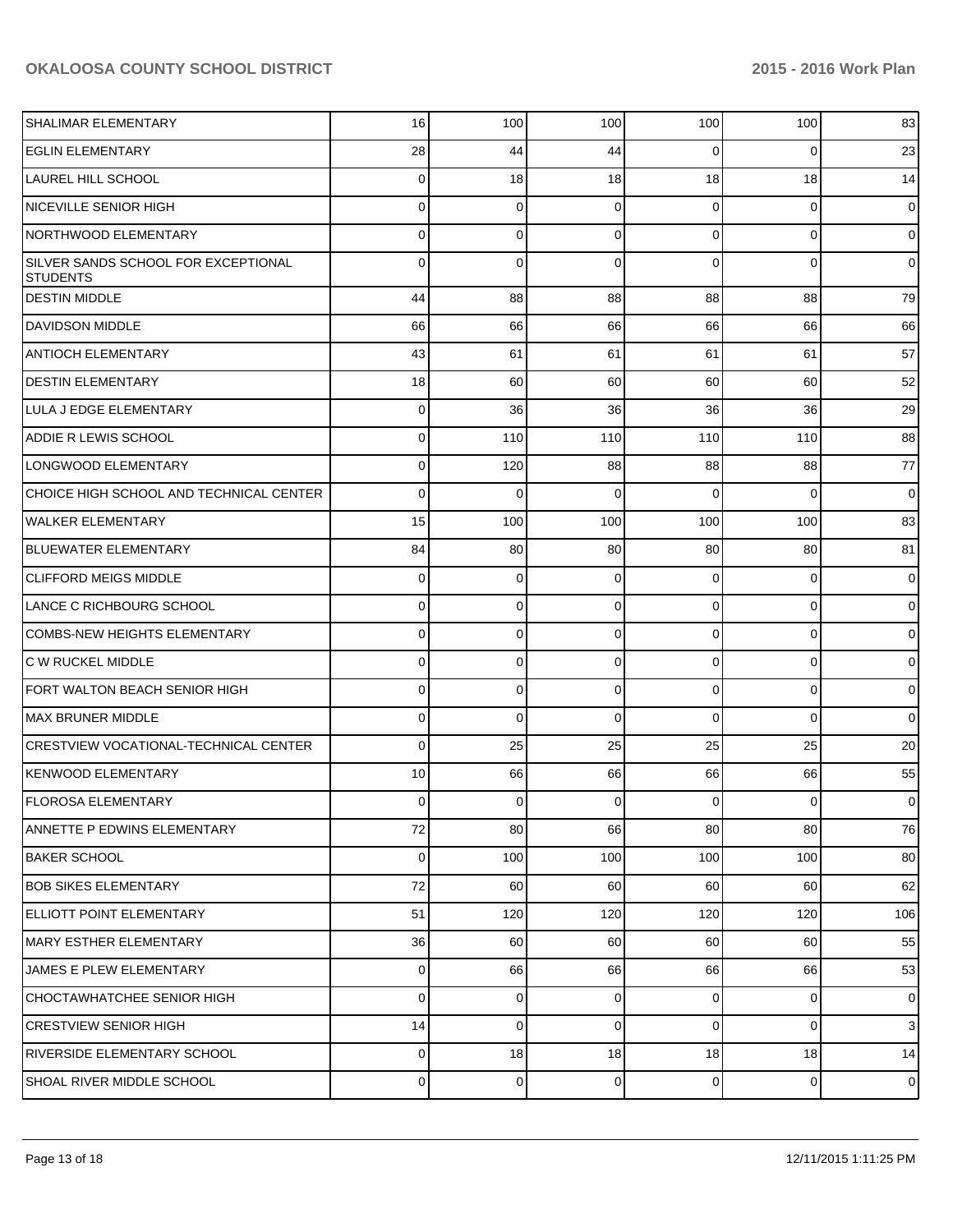| Totals for OKALOOSA COUNTY SCHOOL DISTRICT        |        |        |        |        |        |        |
|---------------------------------------------------|--------|--------|--------|--------|--------|--------|
| Total students in relocatables by year.           | 605    | 1.5321 | 1.486  | 1,456  | 1.456  | 1,307  |
| Total number of COFTE students projected by year. | 27,631 | 27,879 | 28,100 | 28,320 | 28.648 | 28,116 |
| Percent in relocatables by year.                  | 2%     | 5 %    | 5 %    | 5 % l  | 5 % l  | 5 %    |

# **Leased Facilities Tracking**

Exising leased facilities and plans for the acquisition of leased facilities, including the number of classrooms and student stations, as reported in the educational plant survey, that are planned in that location at the end of the five year workplan.

| Location                                | # of Leased<br>Classrooms 2015 -<br>2016 | <b>FISH Student</b><br><b>Stations</b> | Owner         | # of Leased<br>Classrooms 2019 -<br>2020 | <b>FISH Student</b><br><b>Stations</b> |
|-----------------------------------------|------------------------------------------|----------------------------------------|---------------|------------------------------------------|----------------------------------------|
| <b>LAUREL HILL SCHOOL</b>               | 0                                        |                                        | 0 Board Owned | 0                                        |                                        |
| <b>DAVIDSON MIDDLE</b>                  | $\Omega$                                 |                                        | 0 Board Owned | $\Omega$                                 |                                        |
| <b>DESTIN ELEMENTARY</b>                | 0                                        |                                        | 0 Board Owned | $\mathbf 0$                              |                                        |
| <b>BAKER SCHOOL</b>                     | 0                                        |                                        | 0 Board Owned | $\mathbf 0$                              |                                        |
| <b>BOB SIKES ELEMENTARY</b>             | $\overline{0}$                           |                                        | 0 Board Owned | $\Omega$                                 |                                        |
| <b>EGLIN ELEMENTARY</b>                 | 0                                        |                                        | 0 Board Owned | $\mathbf 0$                              |                                        |
| NORTHWOOD ELEMENTARY                    | 0                                        |                                        | 0 Board Owned | $\mathbf 0$                              |                                        |
| ELLIOTT POINT ELEMENTARY                | $\overline{0}$                           |                                        | 0 Board Owned | $\Omega$                                 |                                        |
| ADDIE R LEWIS SCHOOL                    | 0                                        |                                        | 0 Board Owned | $\mathbf 0$                              |                                        |
| <b>ANTIOCH ELEMENTARY</b>               | 0                                        |                                        | 0 Board Owned | 0                                        |                                        |
| ANNETTE P EDWINS ELEMENTARY             | $\Omega$                                 | $\Omega$                               |               | $\Omega$                                 |                                        |
| <b>CLIFFORD MEIGS MIDDLE</b>            | 0                                        | 0                                      |               | $\mathbf 0$                              |                                        |
| LANCE C RICHBOURG SCHOOL                | 0                                        | 0                                      |               | $\mathbf 0$                              |                                        |
| <b>COMBS-NEW HEIGHTS ELEMENTARY</b>     | $\Omega$                                 | $\Omega$                               |               | $\Omega$                                 |                                        |
| RIVERSIDE ELEMENTARY SCHOOL             | 0                                        | $\mathbf 0$                            |               | 0                                        |                                        |
| <b>SHOAL RIVER MIDDLE SCHOOL</b>        | $\overline{0}$                           | $\Omega$                               |               | $\mathbf 0$                              |                                        |
| <b>DESTIN MIDDLE</b>                    | $\overline{0}$                           | $\mathbf{0}$                           |               | $\mathbf 0$                              |                                        |
| <b>BLUEWATER ELEMENTARY</b>             | 0                                        | $\Omega$                               |               | $\mathbf 0$                              |                                        |
| FORT WALTON BEACH SENIOR HIGH           | $\mathbf 0$                              | 0                                      |               | 0                                        |                                        |
| <b>MAX BRUNER MIDDLE</b>                | $\overline{0}$                           | $\mathbf{0}$                           |               | $\Omega$                                 |                                        |
| LONGWOOD ELEMENTARY                     | $\mathbf 0$                              | $\Omega$                               |               | $\pmb{0}$                                |                                        |
| CHOICE HIGH SCHOOL AND TECHNICAL CENTER | $\overline{0}$                           | 0                                      |               | $\mathbf 0$                              |                                        |
| <b>WALKER ELEMENTARY</b>                | $\Omega$                                 | $\Omega$                               |               | $\Omega$                                 |                                        |
| JAMES E PLEW ELEMENTARY                 | 0                                        | $\mathbf 0$                            |               | $\mathbf 0$                              |                                        |
| CHOCTAWHATCHEE SENIOR HIGH              | $\overline{0}$                           | 0                                      |               | $\mathbf 0$                              |                                        |
| <b>CRESTVIEW SENIOR HIGH</b>            | $\Omega$                                 | 0                                      |               | $\Omega$                                 |                                        |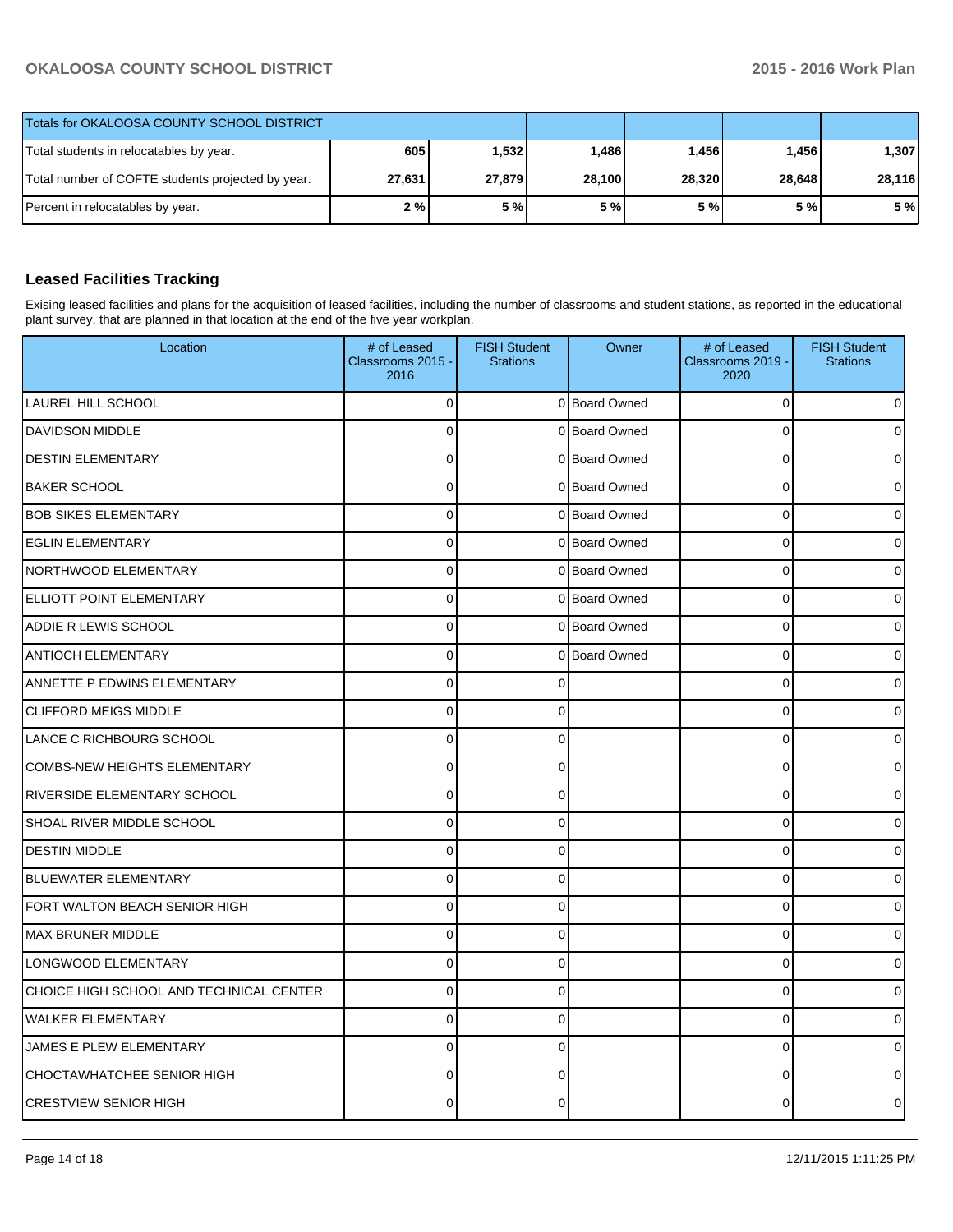| CRESTVIEW VOCATIONAL-TECHNICAL CENTER                  |              |  |   | 0              |
|--------------------------------------------------------|--------------|--|---|----------------|
| KENWOOD ELEMENTARY                                     | 0            |  |   | $\overline{0}$ |
| FLOROSA ELEMENTARY                                     |              |  |   | 01             |
| <b>WRIGHT ELEMENTARY</b>                               |              |  |   | 01             |
| SHALIMAR ELEMENTARY                                    | <sup>0</sup> |  | ∩ | $\overline{0}$ |
| <b>IMARY ESTHER ELEMENTARY</b>                         |              |  |   | 01             |
| <b>INICEVILLE SENIOR HIGH</b>                          |              |  |   | 01             |
| SILVER SANDS SCHOOL FOR EXCEPTIONAL<br><b>STUDENTS</b> | n            |  |   | $\Omega$       |
| <b>SOUTHSIDE CENTER</b>                                | ∩            |  |   | $\Omega$       |
| <b>W C PRYOR MIDDLE</b>                                |              |  |   | $\Omega$       |
| <b>C W RUCKEL MIDDLE</b>                               |              |  |   | 01             |
| LULA J EDGE ELEMENTARY                                 | 0            |  | C | $\overline{0}$ |
|                                                        |              |  |   |                |

## **Failed Standard Relocatable Tracking**

Relocatable units currently reported by school, from FISH, and the number of relocatable units identified as 'Failed Standards'.

Nothing reported for this section.

# **Planning**

#### **Class Size Reduction Planning**

**Plans approved by the school board that reduce the need for permanent student stations such as acceptable school capacity levels, redistricting, busing, year-round schools, charter schools, magnet schools, public-private partnerships, multitrack scheduling, grade level organization, block scheduling, or other alternatives.**

The Okaloosa County School Board has adopted an extended day at Crestview High School, Choctawhatchee High School, Fort Walton Beach High School and Niceville High Shcool. This move will provide the student with greater flexibility in their class selection and a more efficient useage of space. In addition, the School District has several non-traditional schools, such as the Northwest Florida Ballett academy, the CHOICE Institute, the Emerald Coast Career Institute, online education programs (schools) and the Blended School programs. The district also has been adding a 6th peroid to some teachers work load when it is agreeable with both parties to better utilize space and teacher units.

## **School Closure Planning**

**Plans for the closure of any school, including plans for disposition of the facility or usage of facility space, and anticipated revenues.**

No closures are planned at this time. However, the School District plans to continue evaluating the utilization of existing and planned school facilities to ensure that they are used in the most economical and efficient manner, which could result in some future disposition of existing school facilities. The District has disposed of the Ocean City property and will continue it's review process of other district real estate.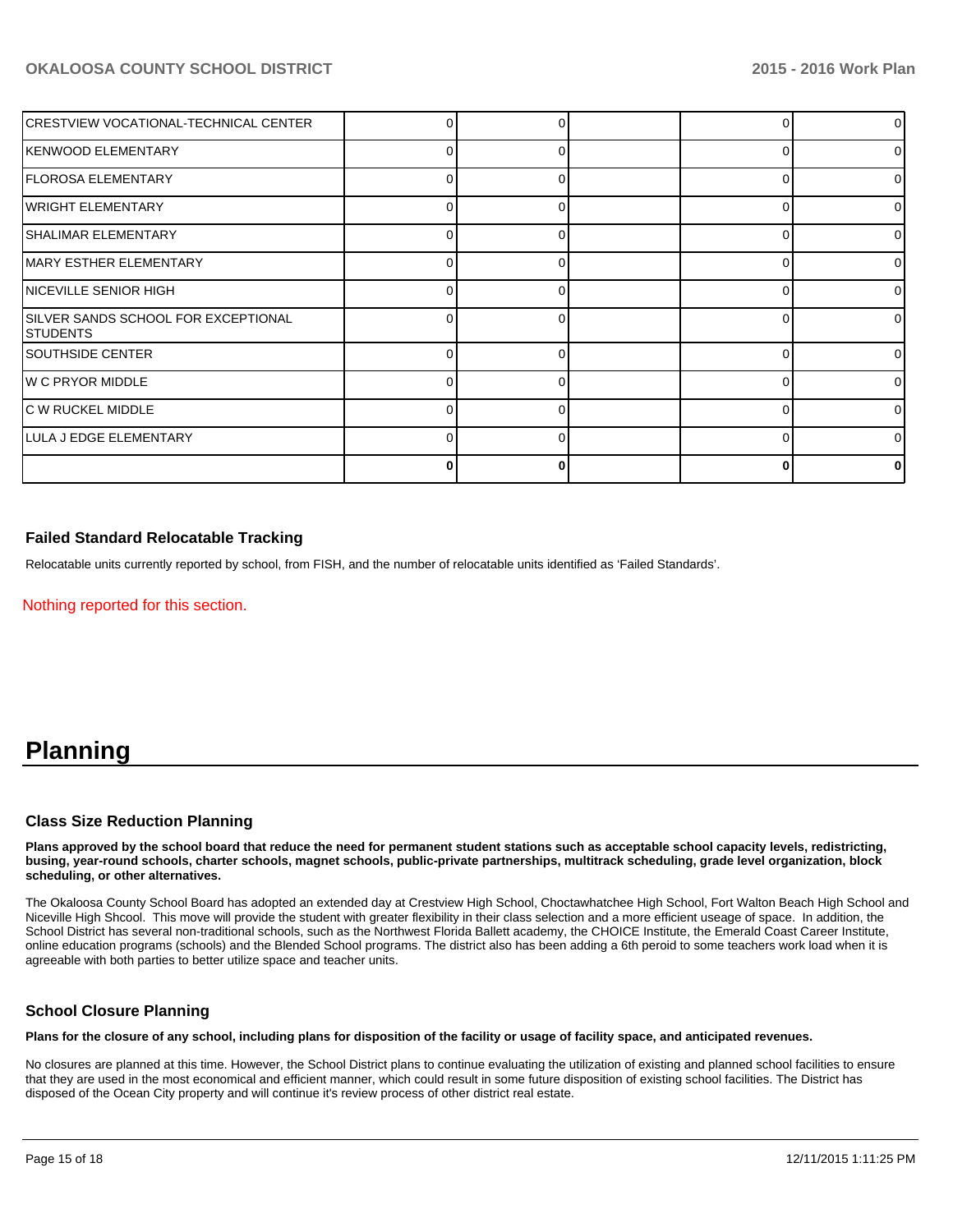# **Long Range Planning**

#### **Ten-Year Maintenance**

District projects and locations regarding the projected need for major renovation, repair, and maintenance projects within the district in years 6-10 beyond the projects plans detailed in the five years covered by the work plan.

Nothing reported for this section.

### **Ten-Year Capacity**

Schedule of capital outlay projects projected to ensure the availability of satisfactory student stations for the projected student enrollment in K-12 programs for the future 5 years beyond the 5-year district facilities work program.

| Project                           | Location, Community, Quadrant or other<br>general location | 2019 - 2020 / 2024 - 2025<br><b>Projected Cost</b> |
|-----------------------------------|------------------------------------------------------------|----------------------------------------------------|
| Project description not specified | Location not specified                                     | \$0                                                |
|                                   |                                                            | \$0                                                |

### **Ten-Year Planned Utilization**

Schedule of planned capital outlay projects identifying the standard grade groupings, capacities, and planned utilization rates of future educational facilities of the district for both permanent and relocatable facilities.

| <b>Grade Level Projections</b>  | <b>FISH</b><br><b>Student</b><br><b>Stations</b> | <b>Actual 2014 -</b><br>2015 FISH<br>Capacity | Actual<br>$2014 -$<br>2015<br><b>COFTE</b> | Actual 2014 - 2015<br><b>Utilization</b> | Actual 2015 - 2016 / 2024 - 2025 new<br>Student Capacity to be added/removed | Projected 2024<br>2025 COFTE | Projected 2024 -<br>2025 Utilization |
|---------------------------------|--------------------------------------------------|-----------------------------------------------|--------------------------------------------|------------------------------------------|------------------------------------------------------------------------------|------------------------------|--------------------------------------|
| Elementary - District<br>Totals | 13,795                                           | 13,795                                        | 11,843.00                                  | 85.85 %                                  |                                                                              | 13,476                       | 97.69 %                              |
| Middle - District Totals        | 9.951                                            | 8.951                                         | 7.560.00                                   | 84.46 %                                  |                                                                              | 6.941                        | 77.54 %                              |
| High - District Totals          | 8.541                                            | 8.112                                         | 6.578.00                                   | 81.09 %                                  |                                                                              | 8.142                        | 100.37 %                             |
| Other - ESE, etc                | 3.628                                            | 2.474                                         | 970.00                                     | 39.21 %                                  |                                                                              | 313                          | 12.65 %                              |
|                                 | 35,915                                           | 33,332                                        | 26,951.00                                  | 80.86%                                   |                                                                              | 28,872                       | 86.62 %                              |

**Combination schools are included with the middle schools for student stations, capacity, COFTE and utilization purposes because these facilities all have a 90% utilization factor. Use this space to explain or define the grade groupings for combination schools.**

No comments to report.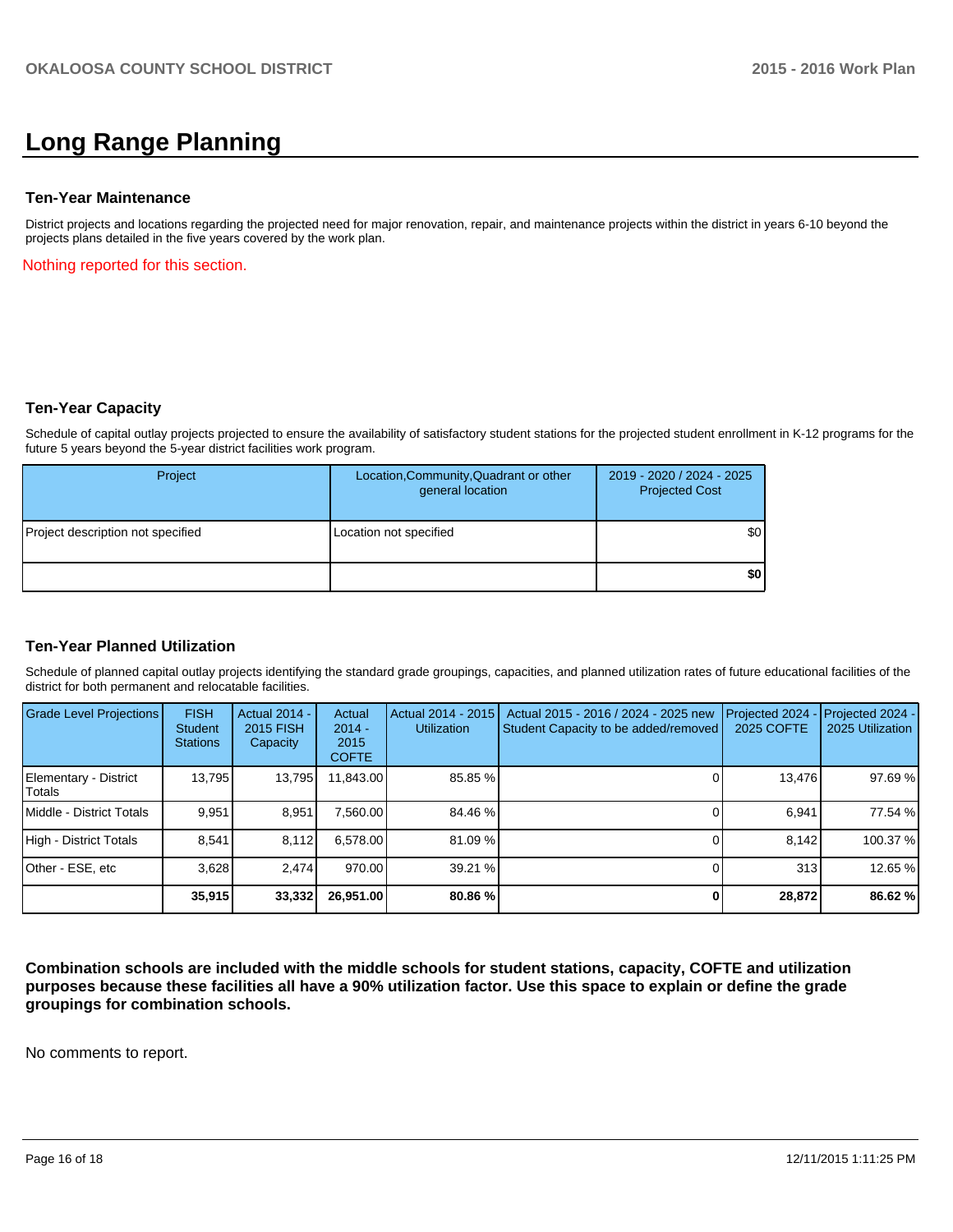#### **Ten-Year Infrastructure Planning**

**Proposed Location of Planned New, Remodeled, or New Additions to Facilities in 06 thru 10 out years (Section 28).**

Nothing reported for this section.

Plans for closure of any school, including plans for disposition of the facility or usage of facility space, and anticipated revenues in the 06 thru 10 out **years (Section 29).**

Nothing reported for this section.

#### **Twenty-Year Maintenance**

District projects and locations regarding the projected need for major renovation, repair, and maintenance projects within the district in years 11-20 beyond the projects plans detailed in the five years covered by the work plan.

Nothing reported for this section.

## **Twenty-Year Capacity**

Schedule of capital outlay projects projected to ensure the availability of satisfactory student stations for the projected student enrollment in K-12 programs for the future 11-20 years beyond the 5-year district facilities work program.

Nothing reported for this section.

### **Twenty-Year Planned Utilization**

Schedule of planned capital outlay projects identifying the standard grade groupings, capacities, and planned utilization rates of future educational facilities of the district for both permanent and relocatable facilities.

| <b>Grade Level Projections</b>  | <b>FISH</b><br><b>Student</b><br><b>Stations</b> | Actual 2014 -<br>2015 FISH<br>Capacity | Actual<br>$2014 -$<br>2015<br><b>COFTE</b> | Actual 2014 - 2015<br><b>Utilization</b> | Actual 2015 - 2016 / 2034 - 2035 new<br>Student Capacity to be added/removed | Projected 2034<br>2035 COFTE | Projected 2034 -<br>2035 Utilization |
|---------------------------------|--------------------------------------------------|----------------------------------------|--------------------------------------------|------------------------------------------|------------------------------------------------------------------------------|------------------------------|--------------------------------------|
| Elementary - District<br>Totals | 13,795                                           | 13,795                                 | 11,843.00                                  | 85.85 %                                  |                                                                              |                              | 0.00%                                |
| Middle - District Totals        | 9.951                                            | 8.951                                  | 7.560.00                                   | 84.46 %                                  |                                                                              |                              | 0.00%                                |
| High - District Totals          | 8.541                                            | 8.112                                  | 6.578.00                                   | 81.09 %                                  |                                                                              |                              | 0.00%                                |
| Other - ESE, etc                | 3.628                                            | 2.474                                  | 970.00                                     | 39.21 %                                  |                                                                              |                              | 0.00%                                |
|                                 | 35,915                                           | 33,332                                 | 26,951.00                                  | 80.86%                                   |                                                                              |                              | 0.00%                                |